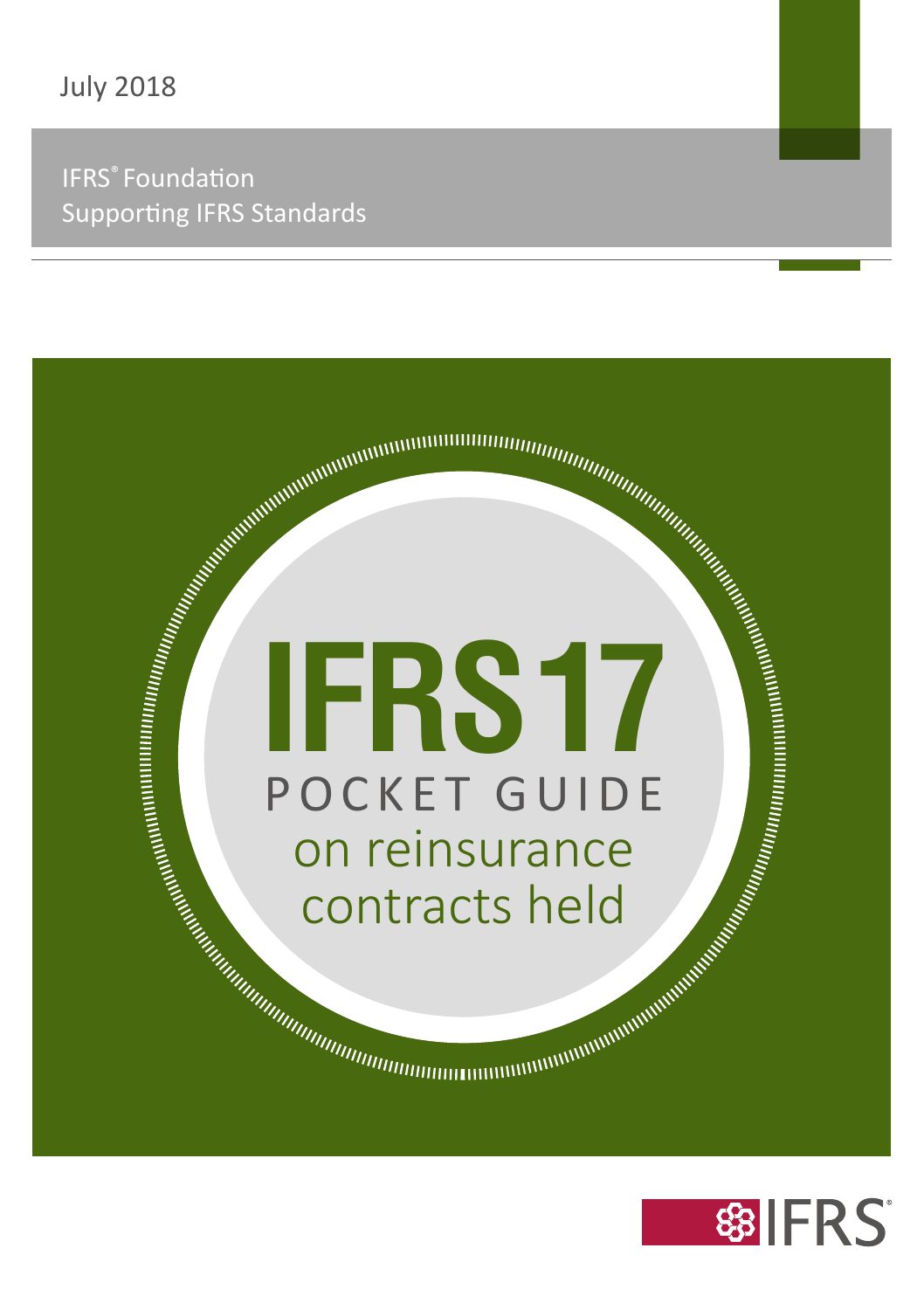

#### **Darrel Scott**

Member of the International Accounting Standards Board (Board)

IFRS 17 *Insurance Contracts* sets out the accounting requirements for insurance contracts, including reinsurance contracts held. Under IFRS 17, a reinsurance contract held is accounted for as a standalone contract, independent of the accounting for the underlying insurance contracts.

For many entities, IFRS 17 represents a significant change. Common existing practice is to account for reinsurance contracts held using a 'mirroring approach', essentially matching reinsurance contract revenue, costs, assets and liabilities to the underlying insurance contracts.

In determining the IFRS 17 approach to reinsurance, the Board took note of existing practice. However, the Board concluded that separate accounting is necessary to truly reflect the economics of an entity's rights and obligations under insurance contracts it issues and reinsurance contracts it holds. The primary insurer is obligated to pay the full amount of the claims to the policyholder under the insurance contract, irrespective of whether the reinsurer is obliged to perform or able to meet its obligations. Thus, the performance risks for reinsurance contracts held differ from those for underlying insurance contracts even when their terms and cash flows are identical. In addition, few reinsurance contracts have terms and cash flows that are identical to the terms and cash flows of the underlying contracts, making separate accounting even more relevant.

IFRS 17 includes requirements specific to reinsurance contracts held to reflect the fact that the contracts are held rather than issued. This pocket guide is a helpful reference tool on how IFRS 17 applies to reinsurance contracts held and includes useful insights on implementing IFRS 17 from the discussions of the Transition Resource Group for IFRS 17 (TRG).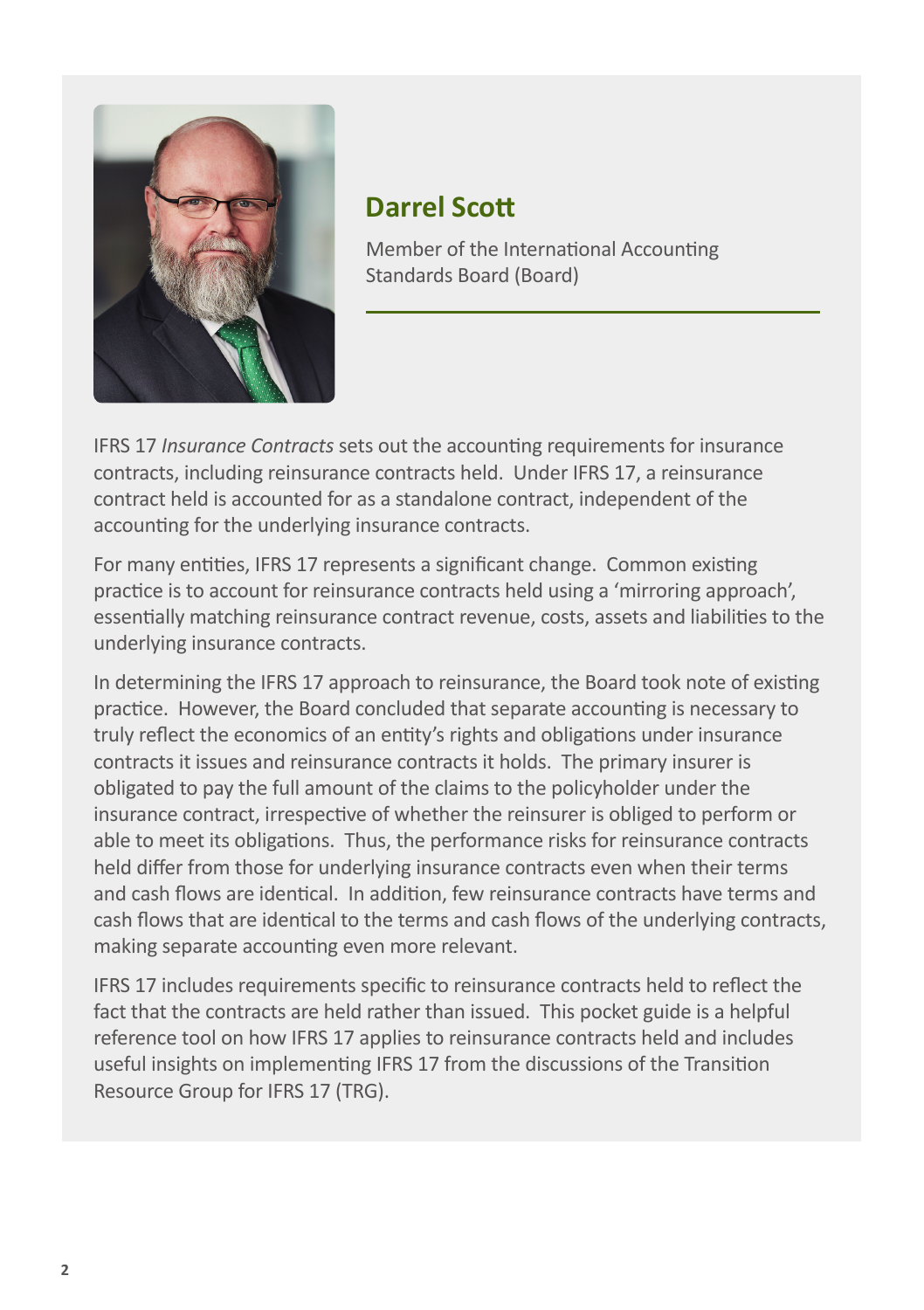# **Content**

| $\mathbf{1}$   | Scope                                              | $\overline{4}$ |
|----------------|----------------------------------------------------|----------------|
| 2              | Level of aggregation                               | 6              |
| 3              | Recognition                                        | 7              |
| $\overline{4}$ | Measurement-estimates of future cash flows         | 8              |
| 5              | Measurement-risk adjustment for non-financial risk | 10             |
| 6              | Measurement-contractual service margin             | 11             |
| $\overline{7}$ | Premium allocation approach                        | 15             |
| 8              | Variable fee approach                              | 18             |
| 9              | Presentation                                       | 19             |
| 10             | <b>Disclosures</b>                                 | 21             |
| 11             | Resources available                                | 22             |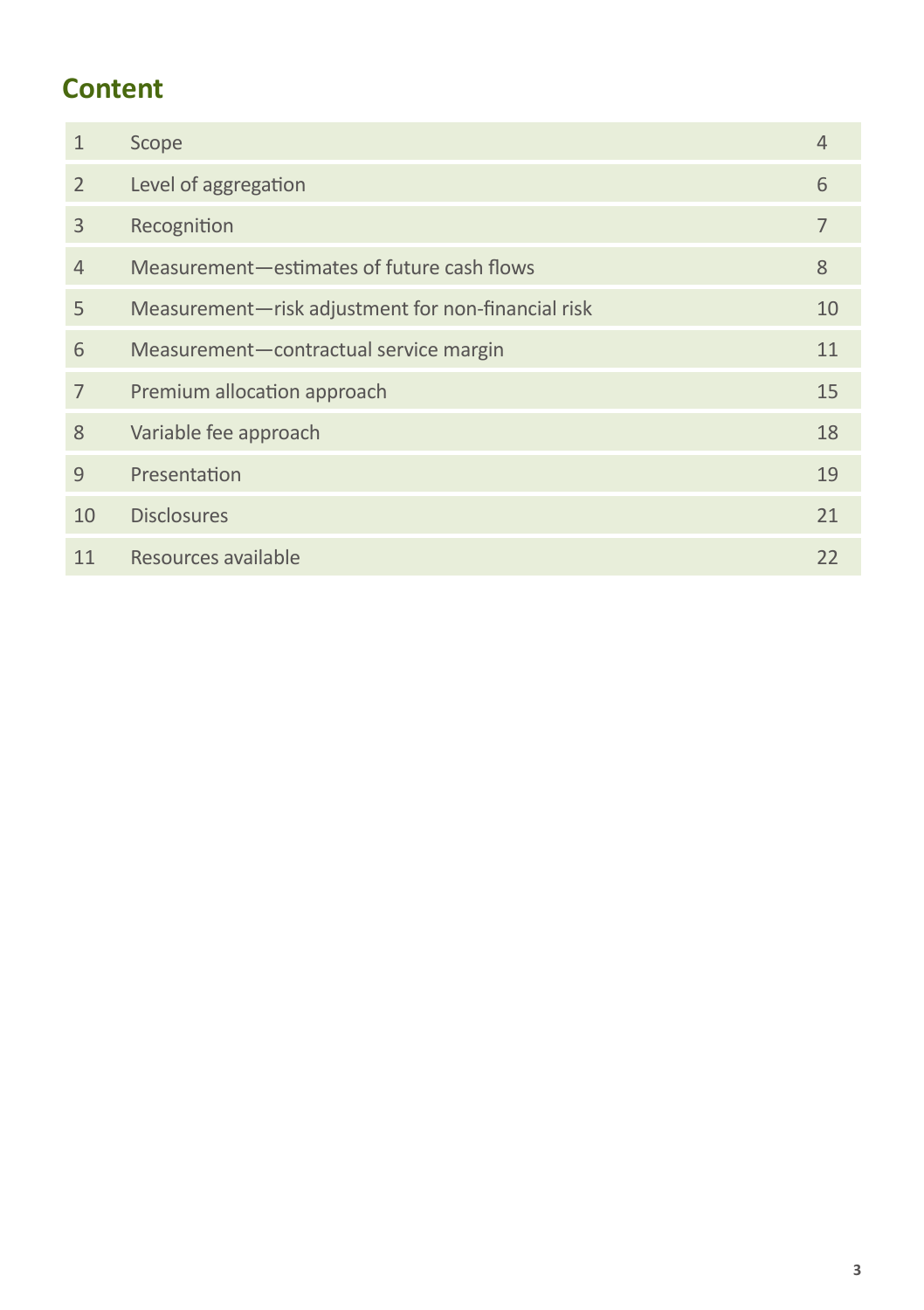#### **1. Scope**

#### **Requirements1**

IFRS 17 applies to:

- (a) insurance contracts issued (including reinsurance contracts issued);
- (b) reinsurance contracts held; and
- (c) investment contracts with discretionary participation features issued by an entity that also issues insurance contracts.

A contract is an insurance contract if it transfers significant insurance risk. A contract transfers significant insurance risk only if there is a scenario<sup>2</sup> in which the issuer has a possibility of a loss on a present value basis.

# **What is significant insurance risk?**

Insurance risk is significant if an insured event could cause the issuer to pay additional amounts that are significant in any single scenario<sup>2</sup> even if:

- (a) the insured event is extremely unlikely; or
- (b) the expected (ie probability-weighted) present value of the contingent cash flows is a small proportion of the expected present value of the remaining cash flows from the insurance contract.

# **Definitions**

| Contract                    | A contract is an agreement between two or more parties that<br>creates enforceable rights and obligations.                                                                                                                                                               |
|-----------------------------|--------------------------------------------------------------------------------------------------------------------------------------------------------------------------------------------------------------------------------------------------------------------------|
| Insurance contract          | A contract under which one party (the issuer) accepts significant<br>insurance risk from another party (the policyholder) by agreeing<br>to compensate the policyholder if a specified uncertain future<br>event (the insured event) adversely affects the policyholder. |
| <b>Reinsurance contract</b> | An insurance contract issued by one entity (the reinsurer) to<br>compensate another entity for claims arising from one or more<br>insurance contracts issued by that other entity (underlying<br>insurance contracts).                                                   |

<sup>1</sup> Paragraphs 3‒13 and B2‒B35 of IFRS 17 and paragraphs BC63‒BC114 of the *Basis for Conclusions on IFRS 17*.

<sup>2</sup> Applying paragraph B18 of IFRS 17 the scenario must have commercial substance, ie a discernible effect on the economics of the transaction.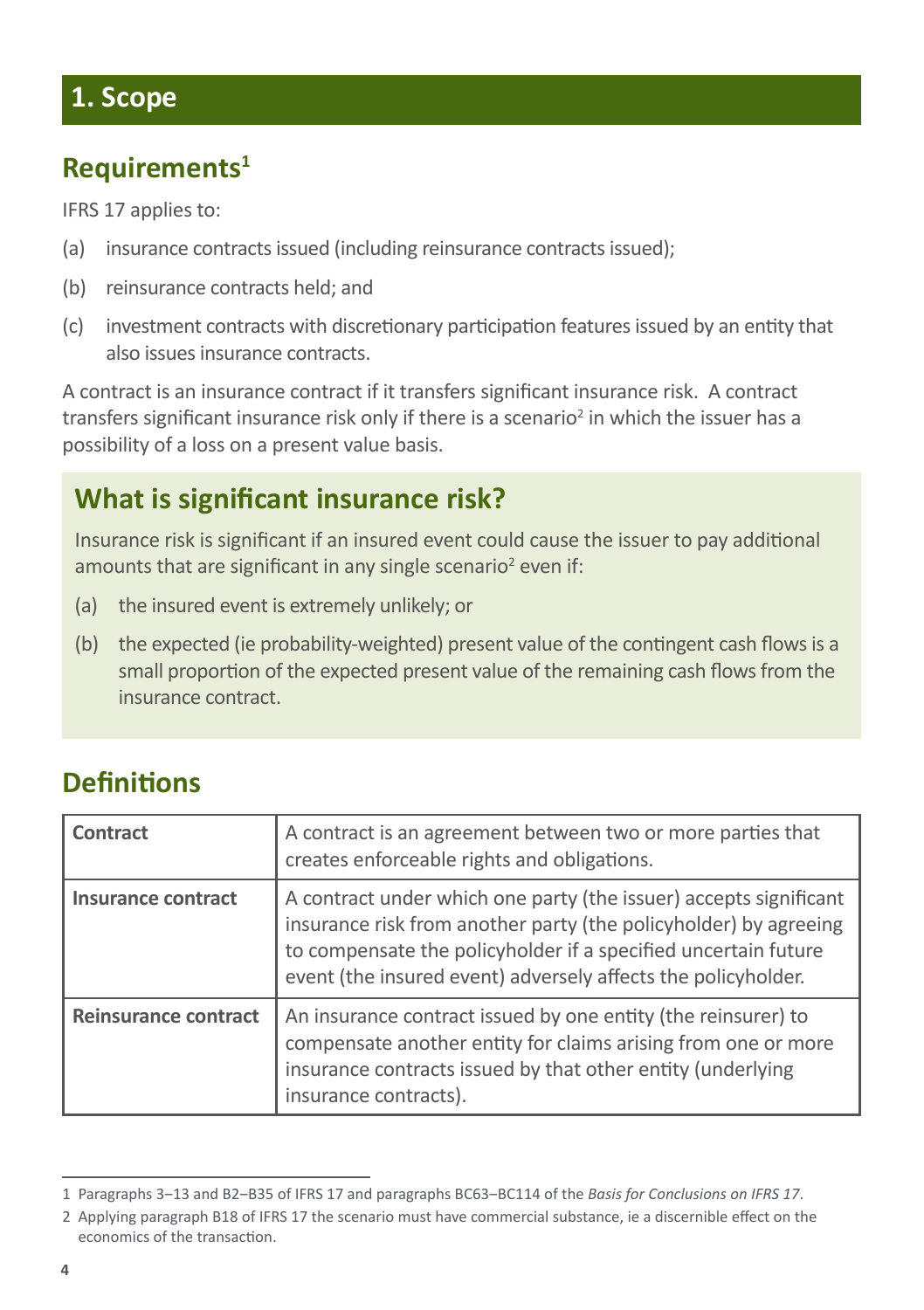#### **Reinsurance contracts held3**

IFRS 17 requires a reinsurance contract held to be accounted for separately from the underlying insurance contracts to which it relates. This is because an entity that holds a reinsurance contract does not normally have a right to reduce the amounts it owes to the underlying policyholder by amounts it expects to receive from the reinsurer.

Reinsurance contracts often provide coverage for many underlying contracts, and so the issuer (ie the reinsurer) may not be exposed to the possibility of a significant loss even if each individual underlying contract exposes the insurer to significant insurance risk. However, applying IFRS 17, even if a reinsurance contract does not expose the issuer to the possibility of a significant loss, it is still deemed to transfer significant insurance risk if it transfers substantially all the insurance risk relating to the reinsured portion of the underlying insurance contracts to the reinsurer.

Some contracts that are, in legal form, financial reinsurance contracts return all significant risks to the policyholder. Such contracts are normally financial instruments or service contracts and would therefore fall outside the scope of IFRS 17.

# **TRG4 insights—separating components of a reinsurance contract held**

Reinsurance contracts held can provide coverage for underlying insurance contracts that are included in different groups of insurance contracts.<sup>5</sup>

In February 2018, the TRG discussed an implementation question on whether a reinsurance contract held should be separated into components for measurement purposes to reflect the underlying insurance contracts covered.

TRG members observed that a contract with the legal form of a single contract is generally considered a single contract in substance, however:

- (a) in some circumstances, the legal form of a single contract might not reflect the substance of its contractual rights and obligations;
- (b) overriding the presumption that the legal form of a single contract reflects the substance of its contractual rights and obligations involves significant judgement and careful consideration of all relevant facts and circumstances; and
- (c) the fact that a reinsurance contract held provides cover for underlying insurance contracts that are included in different groups is not, in itself, sufficient to conclude that accounting for the reinsurance contract held as a single contract does not reflect the substance of its contractual rights and obligations.

<sup>3</sup> Paragraph B19 of IFRS 17 and BC298 of the *Basis for Conclusions on IFRS 17*.

<sup>4</sup> The Transition Resource Group for IFRS 17 (TRG) provides a public forum for stakeholders to follow the discussions of questions raised on the implementation of IFRS 17. Meeting recordings, agenda papers, meeting summaries and a submissions log are available on the TRG page at<https://www.ifrs.org/groups/transition-resource-group-for-insurance-contracts/>

<sup>5</sup> Groups of insurance contracts are discussed in Section 2 (Level of aggregation).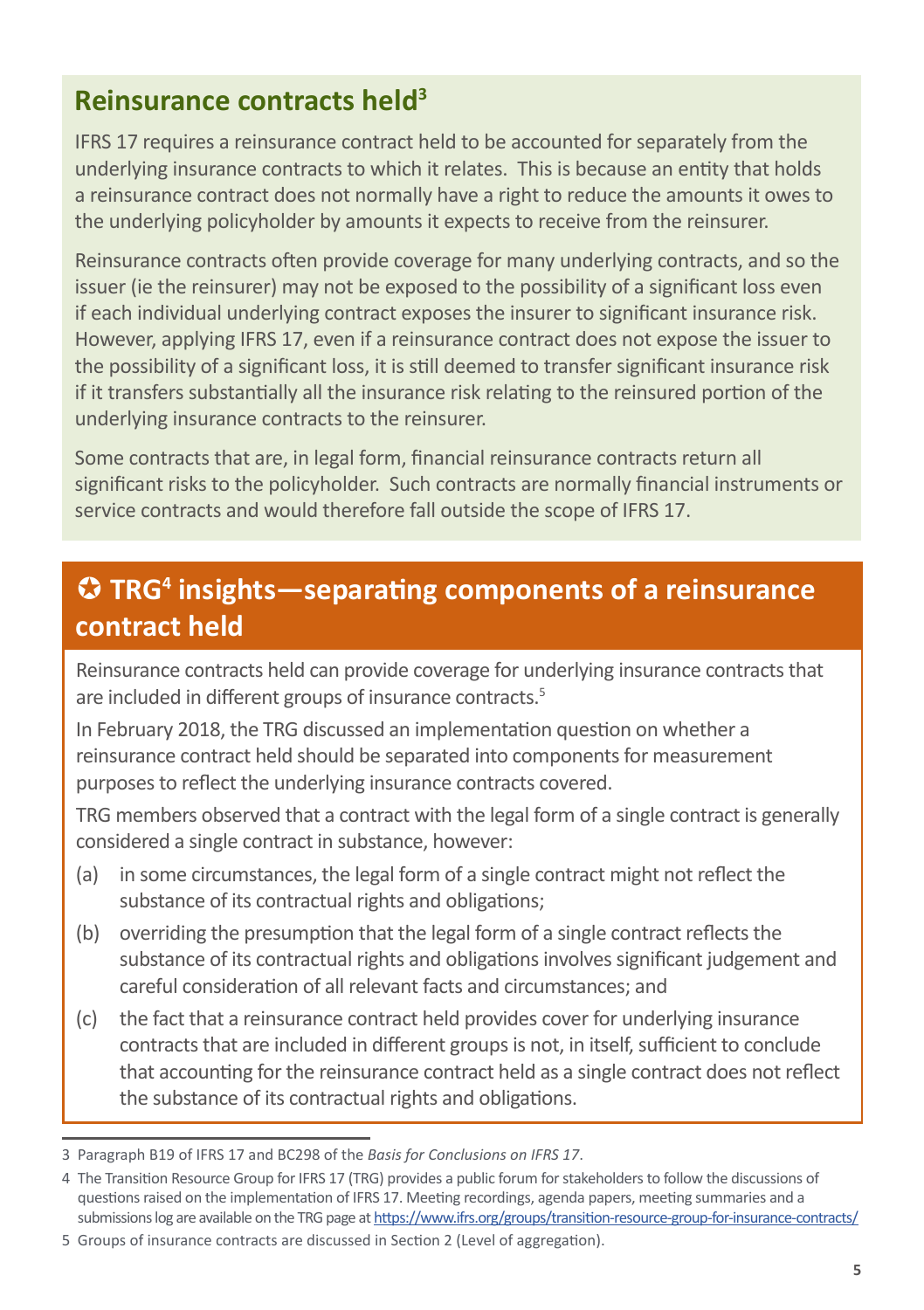# **2. Level of aggregation**

#### **Requirements6**

To recognise and measure insurance contracts, portfolios of insurance contracts<sup>7</sup> are identified and divided into groups of insurance contracts issued no more than one year apart. At a minimum, a portfolio is divided into:

- (a) a group of contracts that are onerous at initial recognition, if any;
- (b) a group of contracts that at initial recognition have no significant possibility of becoming onerous subsequently, if any; and
- (c) a group of remaining contracts in the portfolio, if any.

#### **Reinsurance contracts held8**

A reinsurance contract held cannot be considered onerous applying IFRS 17.<sup>9</sup> Therefore, the requirements for dividing a portfolio into groups are modified for reinsurance contracts held. For a group of reinsurance contracts held, an insurer expects either to incur a net cost of purchasing the reinsurance or, sometimes, make a net gain from purchasing the reinsurance. As such, applying the grouping requirements to reinsurance contracts held, at a minimum, a portfolio is divided into:

- (a) a group of contracts on which there is a net gain at initial recognition, if any;
- (b) a group of contracts on which at initial recognition there is no significant possibility of a net gain arising subsequently, if any; and
- (c) a group of remaining contracts in the portfolio, if any.

For some reinsurance contracts held, applying the requirements in IFRS 17 will result in a group that comprises a single contract.

<sup>6</sup> Paragraphs 14‒24 of IFRS 17 and paragraphs BC115‒BC139 of the *Basis for Conclusions on IFRS 17*.

<sup>7</sup> A portfolio comprises contracts subject to similar risks and managed together.

<sup>8</sup> Paragraph 61 of IFRS 17.

<sup>9</sup> Gains and losses on reinsurance contracts held are discussed in Section 6 (Measurement—contractual service margin).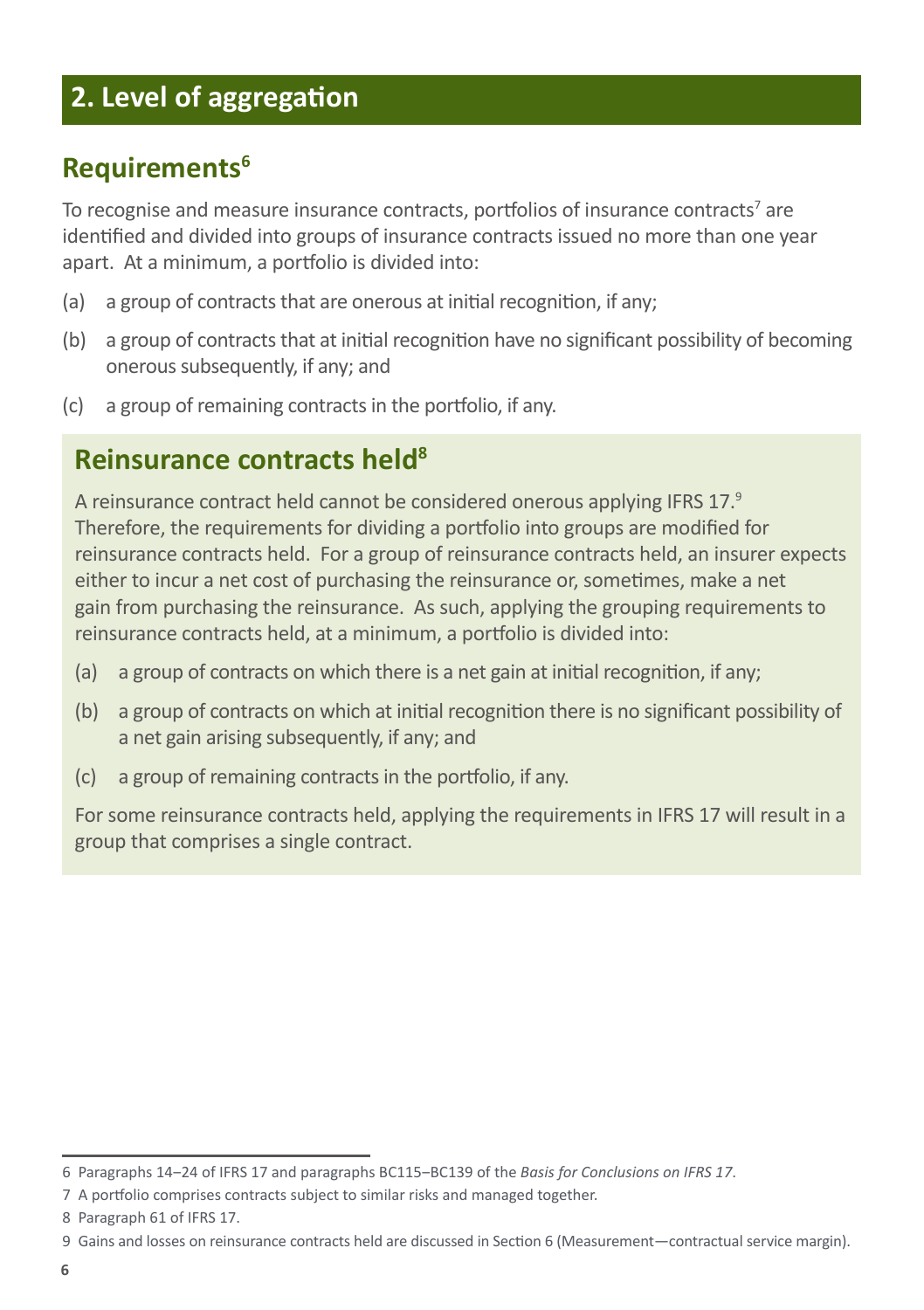# **3. Recognition**

#### **Requirements<sup>10</sup>**

A group of insurance contracts issued is recognised from the earliest of:

- (a) the beginning of the coverage period of the group of insurance contracts;
- (b) the date the first payment from a policyholder in the group becomes due; or
- (c) for a group of onerous contracts, when the group becomes onerous.

#### **Reinsurance contracts held**<sup>11</sup>

The requirements on when to recognise a group of reinsurance contracts held are different depending on whether the reinsurance contract held covers the losses of separate insurance contracts on a proportionate basis (proportionate reinsurance contracts) or the reinsurance contract held covers aggregate losses from underlying contracts in excess of a specified amount (non-proportionate reinsurance contracts).

A group of proportionate reinsurance contracts held is recognised at the later of:

- (a) the beginning of the coverage period of the group; or
- (b) the initial recognition of any underlying insurance contract.

This means an entity will not recognise a group of proportionate reinsurance contracts held until it has recognised at least one of the underlying insurance contracts.

A group of non-proportionate reinsurance contracts held is recognised at the beginning of the coverage period of the group.

<sup>10</sup> Paragraphs 25‒28 of IFRS 17 and paragraphs BC140‒BC145 of the *Basis for Conclusions on IFRS 17*.

<sup>11</sup> Paragraph 62 of IFRS 17 and paragraphs BC304‒BC305 of the *Basis for Conclusions on IFRS 17*.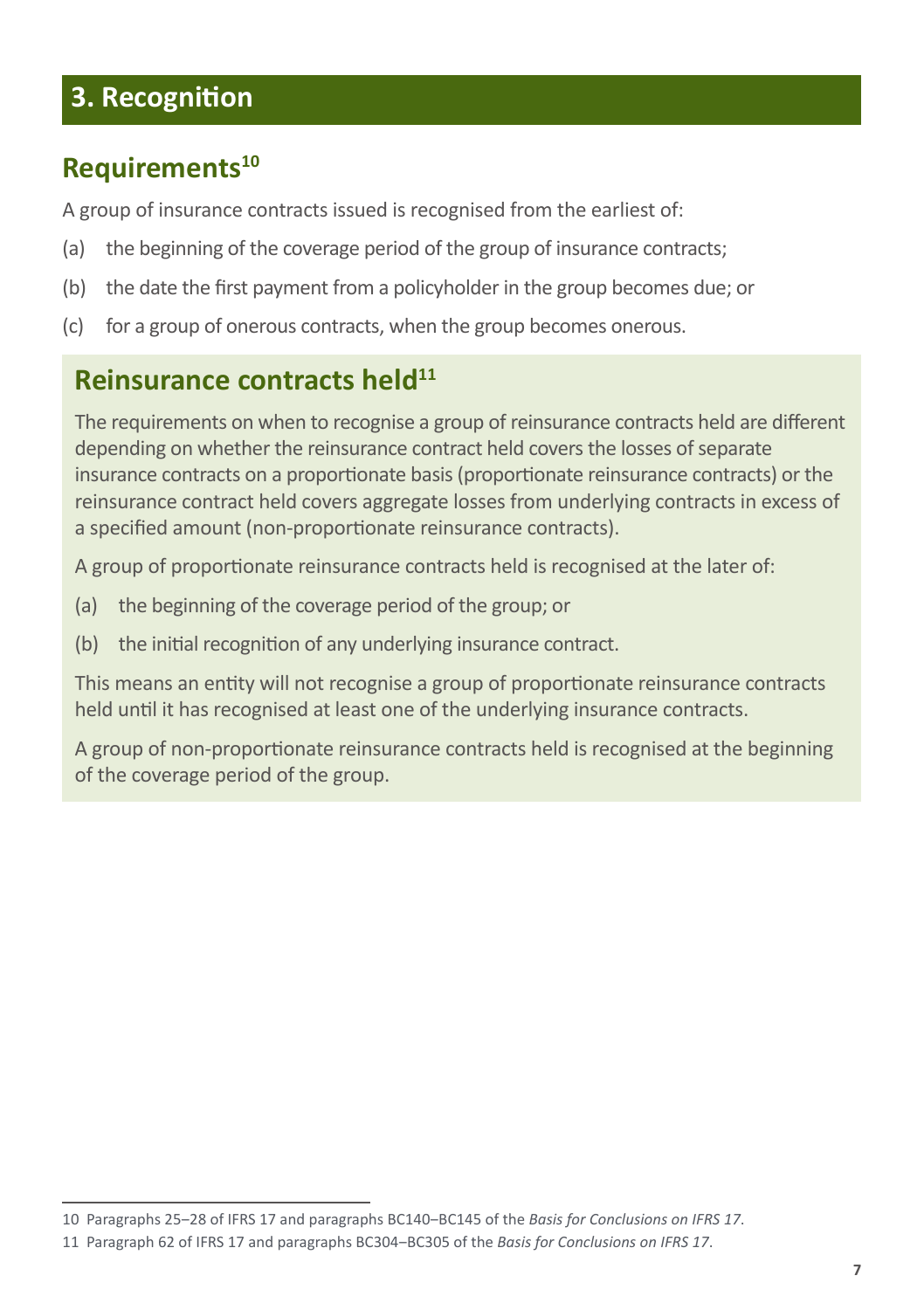#### **4. Measurement—estimates of future cash flows**

#### **Requirements<sup>12</sup>**

The measurement of a group of insurance contracts includes the present value of all future cash flows within the boundary of each contract in the group. The estimates of future cash flows are:

- (a) a probability-weighted mean of the full range of possible outcomes;
- (b) determined from the perspective of the entity, provided the estimate are consistent with observable market prices for market variables;
- (c) current—estimates reflect conditions existing at the measurement date; and
- (d) explicit—the risk adjustment for non-financial risk is estimated separately from the other estimates.

#### **Reinsurance contracts held**<sup>13</sup>

The amount an entity pays for a reinsurance contract held consists of premiums it pays minus any amounts paid by the reinsurer to the entity as compensation for expenses incurred (for example, ceding commissions). The amount an entity recognises for reinsurance contracts held can be viewed as:

- (a) the reinsurer's share of the risk-adjusted expected present value of the cash flows generated by the underlying insurance contracts; and
- (b) a contractual service margin (CSM) that makes the initial measurement of the reinsurance asset equal to the amount the entity pays for the reinsurance contract.<sup>14</sup>

Consistent assumptions are used when measuring estimates of the present value of future cash flows for a group of reinsurance contracts held and estimates of the present value of future cash flows for the group(s) of underlying insurance contracts. This includes any associated adjustments for the financial risk and the time value of money arising from the reinsurance contracts held. As a result, the cash flows used to measure the reinsurance contracts held reflect the extent to which those cash flows depend on the cash flows of the underlying contracts that the reinsurance contract held covers.

In addition, the expected present value of future cash flows includes an adjustment for the risk that the reinsurer may fail to satisfy its obligations under the reinsurance contract held. Changes in the fulfilment cash flows that result from changes in the risk of non‑performance by the reinsurer do not adjust the contractual service margin. Instead, these changes are reflected in profit or loss when they occur.

<sup>12</sup> Paragraphs 33‒36 and B36‒B85 of IFRS 17 and paragraphs BC147‒BC205 of the *Basis for Conclusions on IFRS 17*.

<sup>13</sup> Paragraphs 63 and 67 of IFRS 17, and paragraphs BC299‒BC300 and BC307‒BC309 of the *Basis for Conclusions on IFRS 17*.

<sup>14</sup> See Section 6 (Measurement—contractual service margin).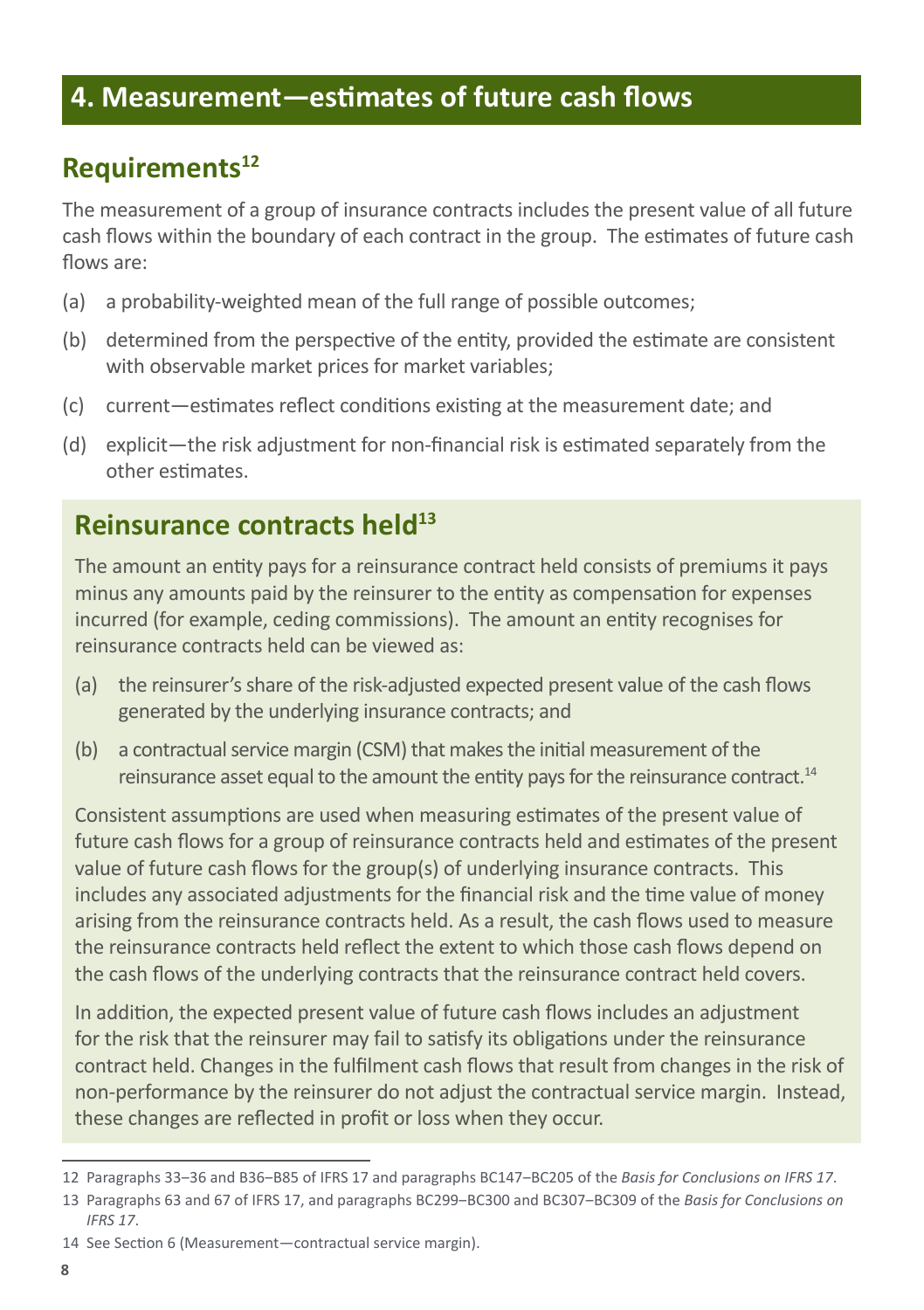### **TRG insights—boundary of reinsurance contracts held**

IFRS 17 specifies which cash flows are within the boundary of an insurance contract. In February 2018 and May 2018, the TRG discussed implementation questions on how the contract boundary requirements in IFRS 17 apply to reinsurance contracts held.

TRG members observed that:

- (a) cash flows are within the contract boundary if they arise from substantive rights and obligations of the entity that exist during the reporting period in which the entity is compelled to pay amounts to the reinsurer or in which the entity has a substantive right to receive services from the reinsurer; and
- (b) the boundary of a reinsurance contract held might include cash flows related to underlying insurance contracts that are expected to be issued in the future.

TRG members discussed whether including all expected future cash flows within the boundary of reinsurance contracts held, including those relating to future underlying insurance contracts, is consistent with the measurement of the underlying insurance contracts. This is consistent because all expected future cash flows within the contract boundary are included in the measurement of a group of insurance contracts issued. Including expected future cash flows related to underlying insurance contracts that are expected to be issued in the future in the measurement of reinsurance contracts held reflects the entity's substantive right to receive services from the reinsurer related to those future underlying contracts.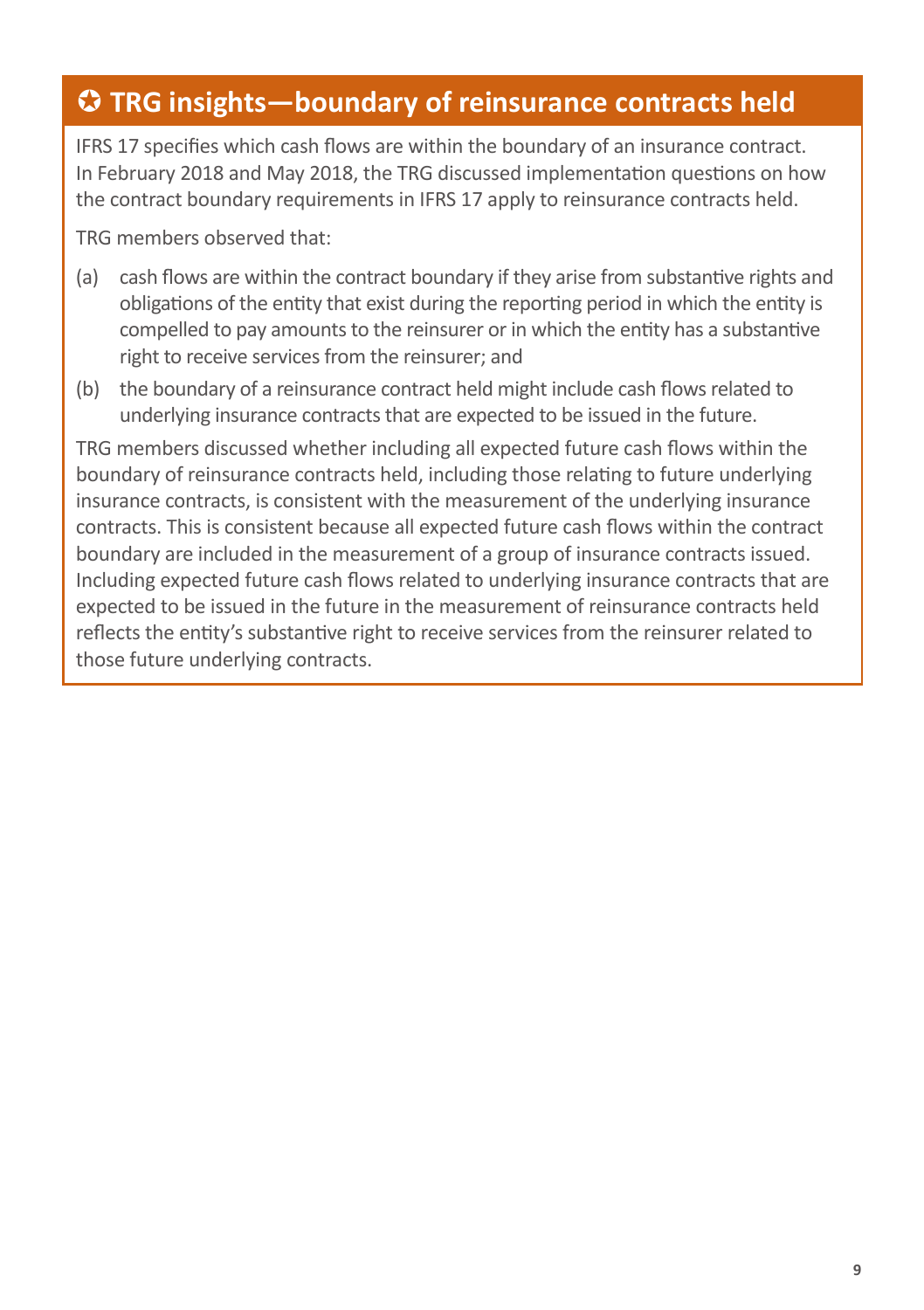#### **5. Measurement—risk adjustment for non-financial risk**

#### **Requirements<sup>15</sup>**

The risk adjustment for non-financial risk reflects the compensation an entity requires for bearing the uncertainty about the amount and timing of the cash flows from non-financial risk as the entity fulfils insurance contracts.

#### **Reinsurance contracts held<sup>16</sup>**

The requirements in IFRS 17 for the risk adjustment for non-financial risk are modified for reinsurance contracts held. For reinsurance contracts held, the risk adjustment for non‑financial risk represents the amount of risk being transferred by the holder of the group of reinsurance contracts to the reinsurer.

The following illustration demonstrates the transfers of risk between the insurer and the reinsurer.



<sup>15</sup> Paragraphs 37 and B86‒B92 of IFRS 17 and paragraphs BC206‒BC217 of the *Basis for Conclusions on IFRS 17*.

<sup>16</sup> Paragraph 64 of IFRS 17.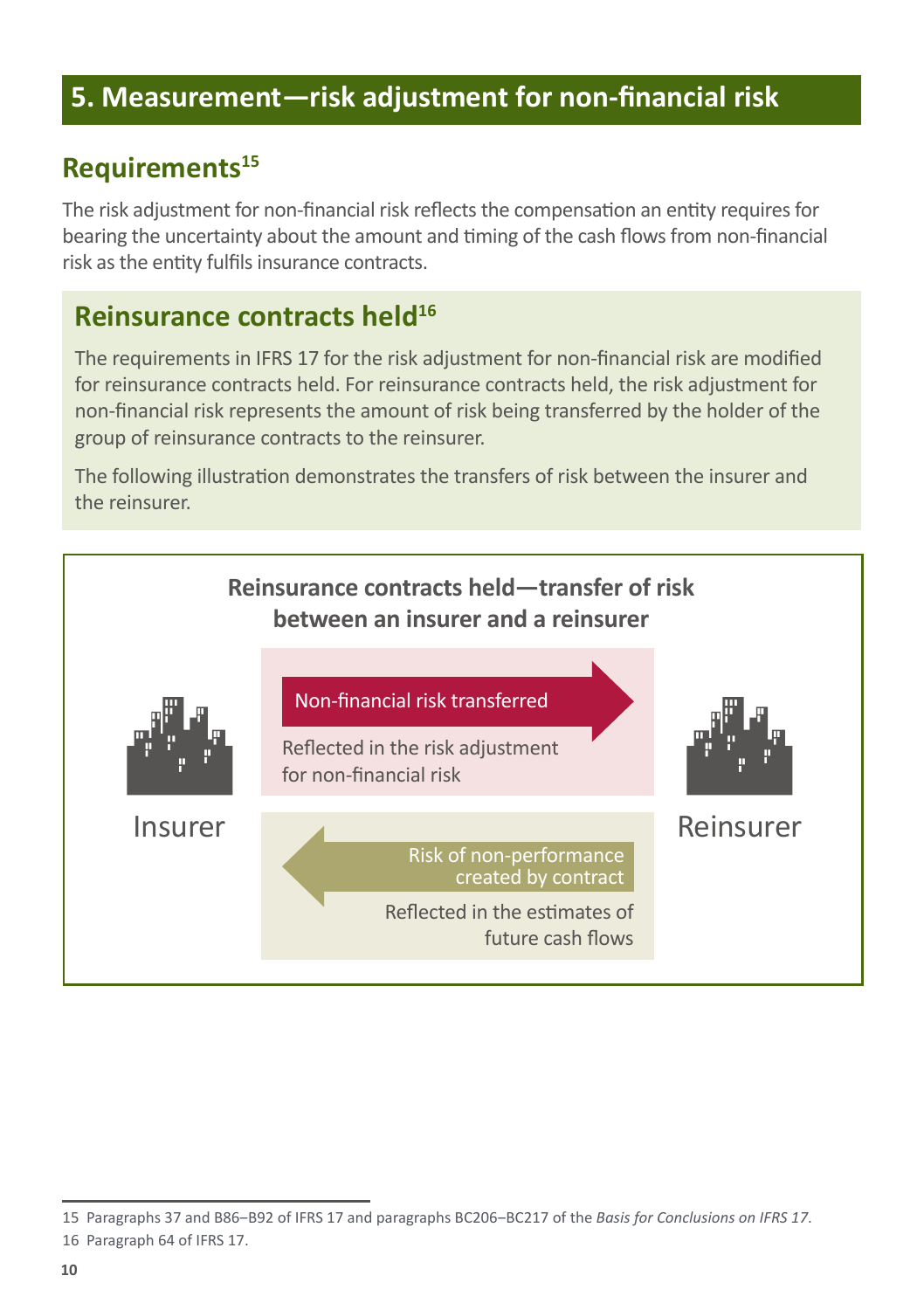#### **6. Measurement—contractual service margin**

### **Requirements17**

The contractual service margin for a group of insurance contracts represents the unearned profit the entity will recognise as it provides services in the future. At initial recognition, the contractual service margin is the amount that results in no income or expenses arising from:

- (a) the initial recognition of the fulfilment cash flows;
- (b) the derecognition of any asset or liability recognised for insurance acquisition cash flows; and
- (c) any cash flows arising from the contracts in the group at that date.

At the end of the reporting period, the carrying amount of the contractual service margin is adjusted to reflect:

- (a) the effect of any new contracts added to the group;
- (b) interest accreted on the carrying amount of the contractual service margin;
- (c) changes in the fulfilment cash flows relating to future service; $^{18}$
- (d) the effect of any currency exchange differences; and
- (e) the amount recognised as insurance revenue because of the transfer of services in the period.

The amount of the contractual service margin recognised as insurance revenue because of the transfer of services in the period is determined by the allocation of the contractual service margin remaining at the end of the reporting period over the current and remaining coverage period of the group of reinsurance contracts held based on coverage units. The number of coverage units in a group is the quantity of coverage provided by the contracts in the group, determined by considering for each contract the quantity of benefits and expected coverage period.

For insurance contracts issued, IFRS 17 prohibits the contractual service margin from becoming negative (ie when contracts are in an expected loss position). Therefore, expected losses on a group of insurance contracts issued are recognised immediately in profit or loss. This provides timely information about loss-making groups of insurance contracts.

<sup>17</sup> Paragraphs 43‒46 and B96‒B119 of IFRS 17 and paragraphs BC218‒BC287 of the *Basis for Conclusions on IFRS 17*.

<sup>18</sup> Except to the extent that such increases in the fulfilment cash flows exceed the carrying amount of the contractual service margin, giving rise to a loss; or such decreases in the fulfilment cash flows are allocated to the loss component of the liability for remaining coverage.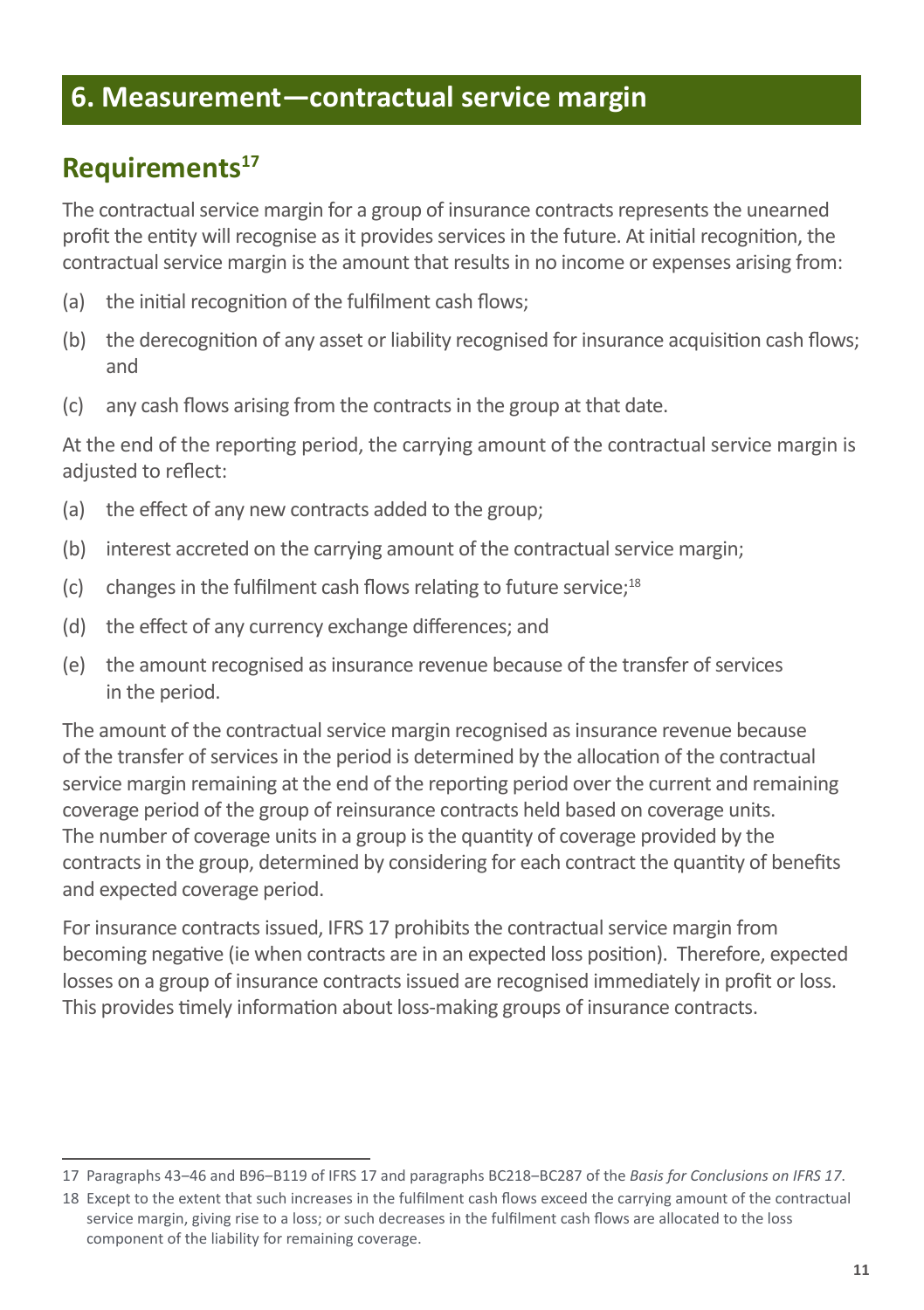#### **Reinsurance contracts held**<sup>19</sup>

The contractual service margin for a reinsurance contract held represents the cost of purchasing reinsurance. This is different from the contractual service margin for underlying insurance contracts which represents unearned profit on those contracts.

The cost of purchasing reinsurance is recognised as services are received under the reinsurance contract held. As an exception, if the reinsurance contract held covers events that have already occurred, the net cost at initial recognition is recognised immediately in profit or loss.

The amount an entity pays for reinsurance typically exceeds the expected present value of cash flows generated from that reinsurance plus the risk adjustment for non-financial risk. As such, the contractual service margin for a group of reinsurance contracts held at initial recognition typically represents a net cost of purchasing reinsurance.

In some cases, the contractual service margin for a group of reinsurance contracts held may represent a net gain on purchasing reinsurance (ie the expected cash inflows from the reinsurer are higher than the expected cash outflows to the reinsurer plus the risk adjustment for non-financial risk). In these cases, IFRS 17 treats the apparent gain on initial recognition as a reduction in the cost of purchasing reinsurance, or in other words, as though the entity receives a discount on the reinsurance premiums it expects to pay. Accordingly, the apparent net gain is recognised as services are received under the reinsurance contract held.

In some of these cases, at initial recognition, an entity might expect to make a loss on the underlying insurance contracts issued and a net gain on the reinsurance contract held. The treatment of an expected loss on the underlying contracts and the apparent net gain on initial recognition of a reinsurance contract held is asymmetric:

- (a) an expected loss on the underlying insurance contracts is recognised immediately. This provides users of the financial statements with timely information about losses related to those contracts.
- (b) the reduction in the cost of purchasing reinsurance is recognised as services are received under the reinsurance contract held. This is consistent with the principle that expenses are recognised when services are received. This treatment results in the appropriate recognition of the net cost or gain on purchasing reinsurance as the reinsurance services are received.

*continued...*

<sup>19</sup> Paragraphs 65‒68 of IFRS 17 and paragraphs BC310‒BC315 of the *Basis for Conclusions on IFRS 17*.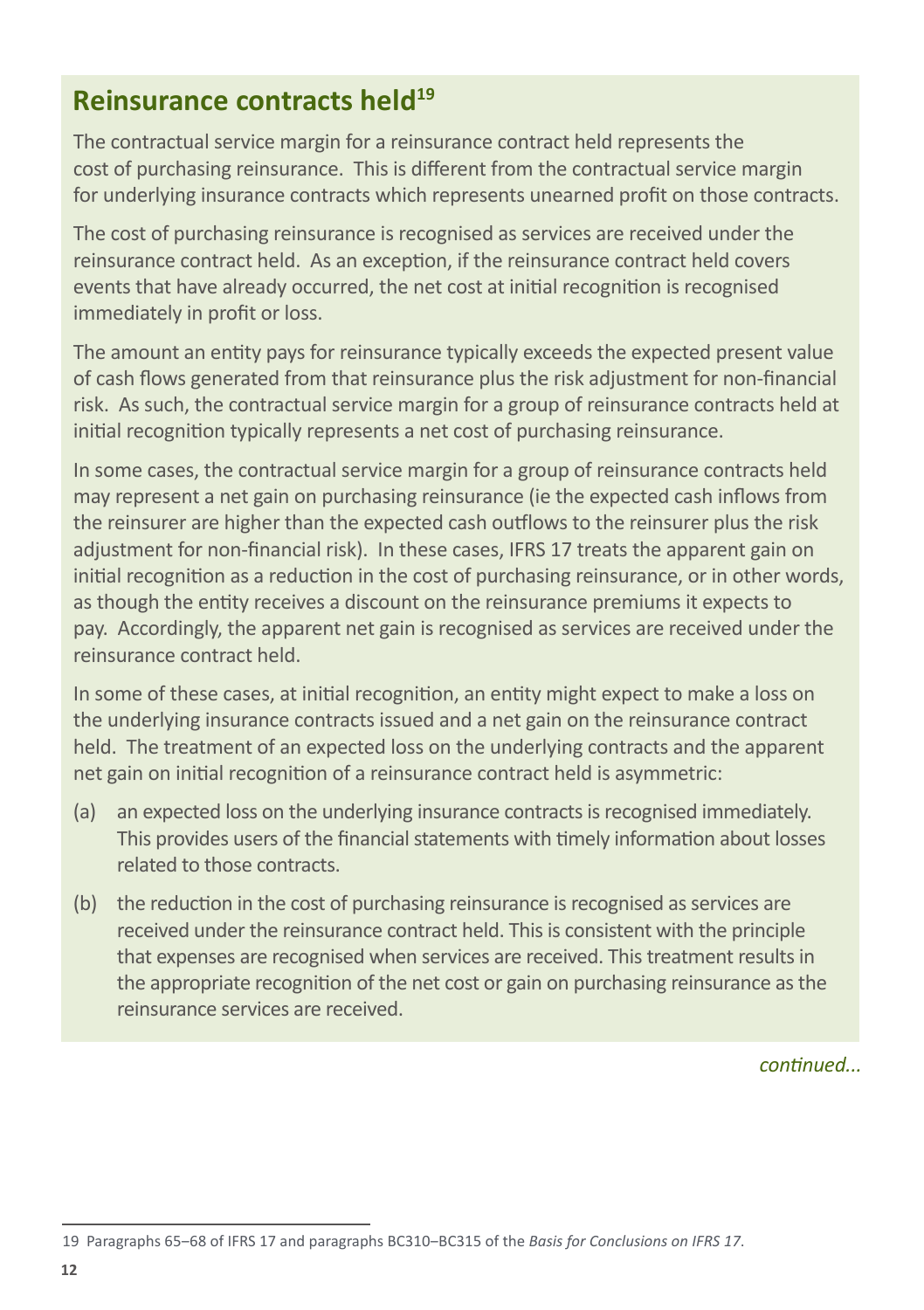#### *...continued*

At the end of each reporting period, the carrying amount of the contractual service margin for a group of reinsurance contracts held is adjusted to reflect changes in estimates in the same manner as a group of insurance contracts issued, but with one modification. In some situations, an underlying group of insurance contracts becomes onerous after initial recognition because of adverse changes in estimates of fulfilment cash flows relating to future service and the entity recognises a loss on the group of underlying contracts. In these situations, for reinsurance contracts held, the corresponding changes in cash inflows would not adjust the contractual service margin of the group of reinsurance contracts held. The result is that the entity recognises no net effect of the loss and gain in the profit or loss for the period to the extent that the change in the fulfilment cash flows of the group of underlying contracts is matched with a change in the fulfilment cash flows on the group of reinsurance contracts held.

Applying IFRS 17, reinsurance contracts held cannot be onerous. Accordingly, the requirements on onerous contracts do not apply.

The following illustration demonstrates the contractual service margin of a group of reinsurance contracts held as a net cost on initial recognition and as a net gain on initial recognition.

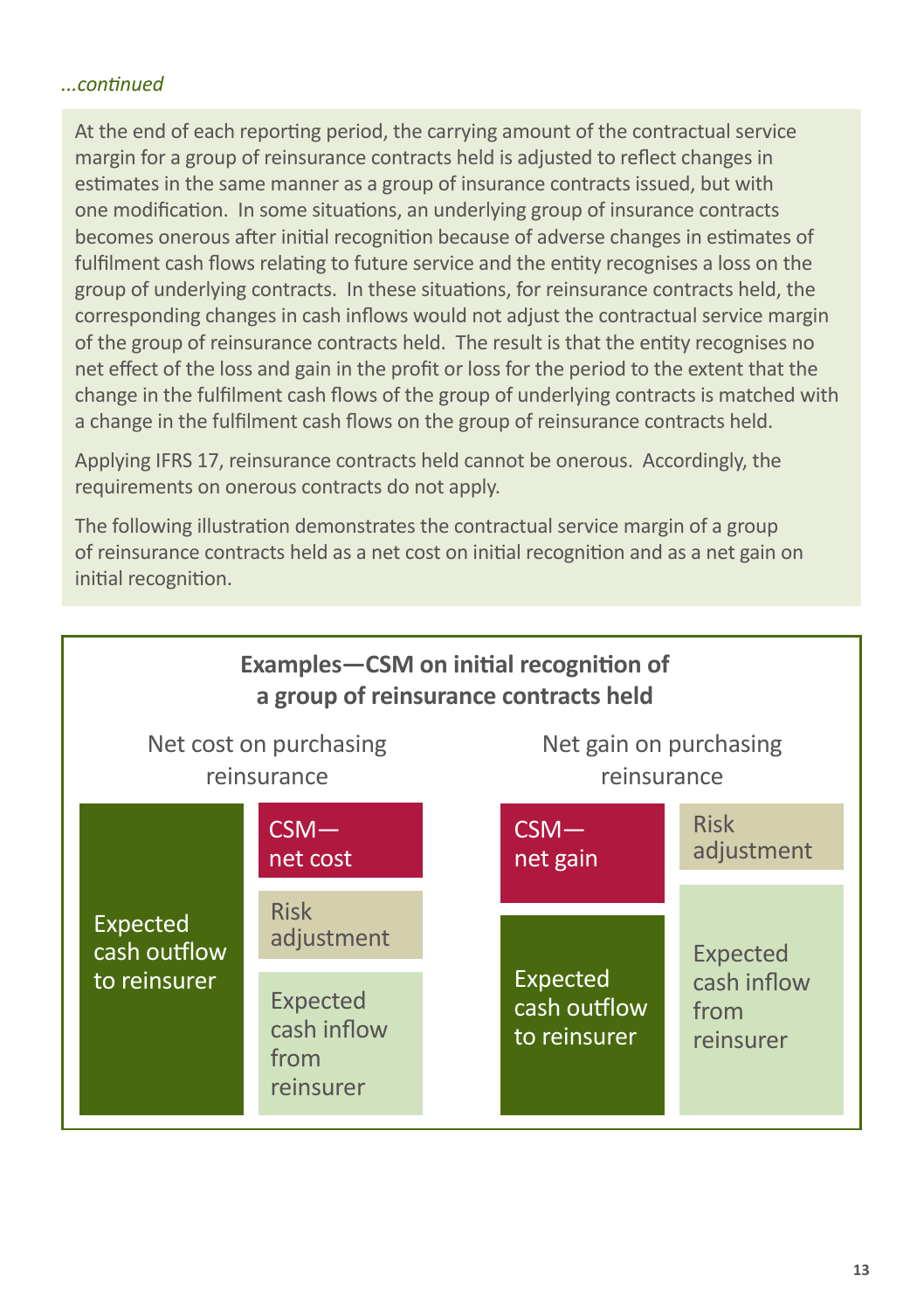# **TRG insights—identifying coverage units for allocating the CSM**

For reinsurance contracts held, an amount of the contractual service margin is recognised in profit or loss as services are received in the period.

In May 2018, the TRG discussed an implementation question on how to determine the quantity of benefits for identifying coverage units. The TRG observed that the principle of coverage units is to reflect the services provided in a period under a group of insurance contracts. The same principle applies to all insurance contracts within the scope of IFRS 17, including reinsurance contracts held. For reinsurance contracts held, the principle relates to services received from the reinsurer rather than services provided by the insurer. In applying this principle for reinsurance contracts held, the terms of the contract should be considered, for example, the existence of an aggregate limit, as well as the relevant facts and circumstances relating to the underlying insurance contracts.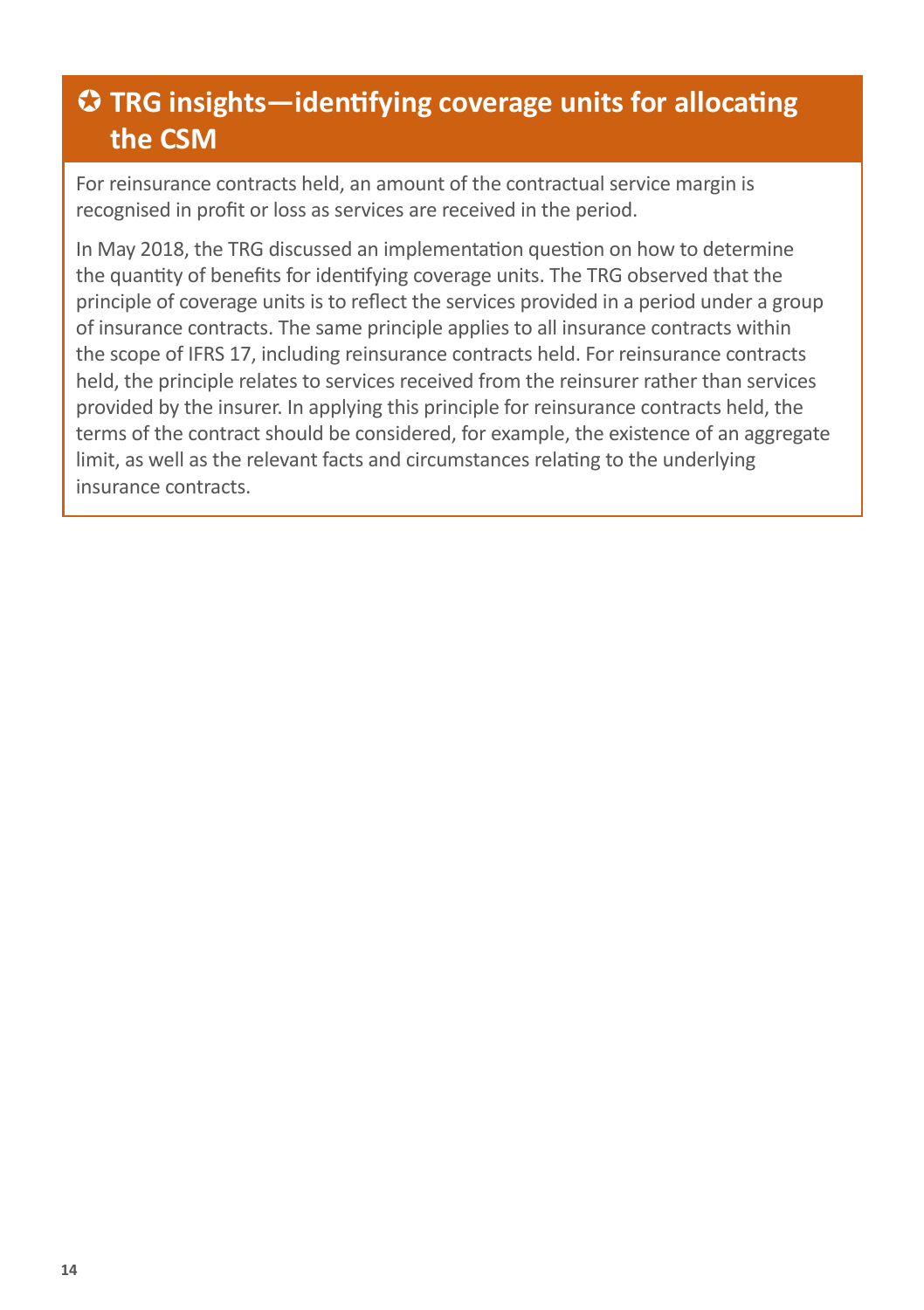#### **7. Premium allocation approach**

#### **Requirements<sup>20</sup>**

IFRS 17 allows an entity to simplify the measurement of some groups of insurance contracts by applying the premium allocation approach (PAA). The premium allocation approach can be used to measure a group of insurance contracts only if at inception of the group:

- (a) the entity reasonably expects that such simplification would produce a measurement of the liability for remaining coverage for the group that would not differ materially from the one that would be produced applying the general model; or
- (b) the coverage period for each contract in the group is one year or less.

The following illustration demonstrates the application of these eligibility criteria.



# **Reinsurance contracts held21**

An entity may use the premium allocation approach to simplify the measurement of a group of reinsurance contracts held, if at inception of the group:

(a) the entity reasonably expects that the resulting measurement would not differ materially from the measurement applying the general model; or

*continued...*

<sup>20</sup> Paragraphs 53‒59 of IFRS 17 and paragraphs BC288‒BC295 of the *Basis for Conclusions on IFRS 17*.

<sup>21</sup> Paragraphs 69‒70 of IFRS 17 and paragraph BC301 of the *Basis for Conclusions on IFRS 17*.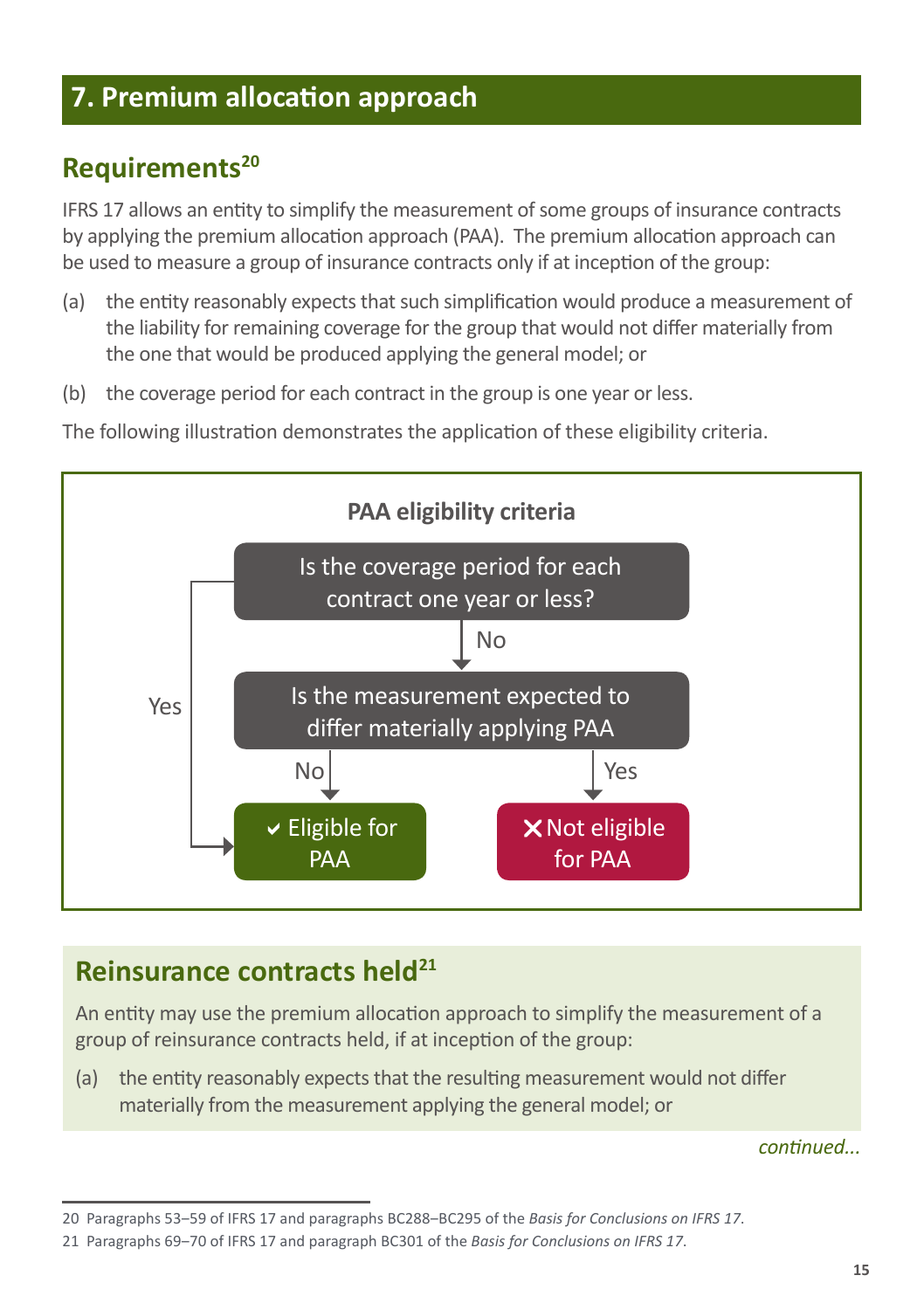#### *...continued*

(b) the coverage period for each contract in the group of reinsurance contracts held is one year or less.

Because groups of reinsurance contracts held are separate from groups of underlying insurance contracts, the assessment of whether a group of reinsurance contracts meets the conditions for applying the premium allocation approach may differ from the assessment of whether the group(s) of underlying contracts meet(s) those conditions.

The following example demonstrates the premium allocation approach eligibility assessment for a group of underlying insurance contracts and a group of reinsurance contracts held that provide reinsurance coverage on the group of underlying contracts.

# **Example—PAA eligibility (underlying contracts and reinsurance contracts held)**

#### **1. Group of underlying insurance contracts**

An entity issues a group of three underlying insurance contracts within a one-year period. These contracts each have a coverage period of one year. The coverage period for the group is two years.



*continued...*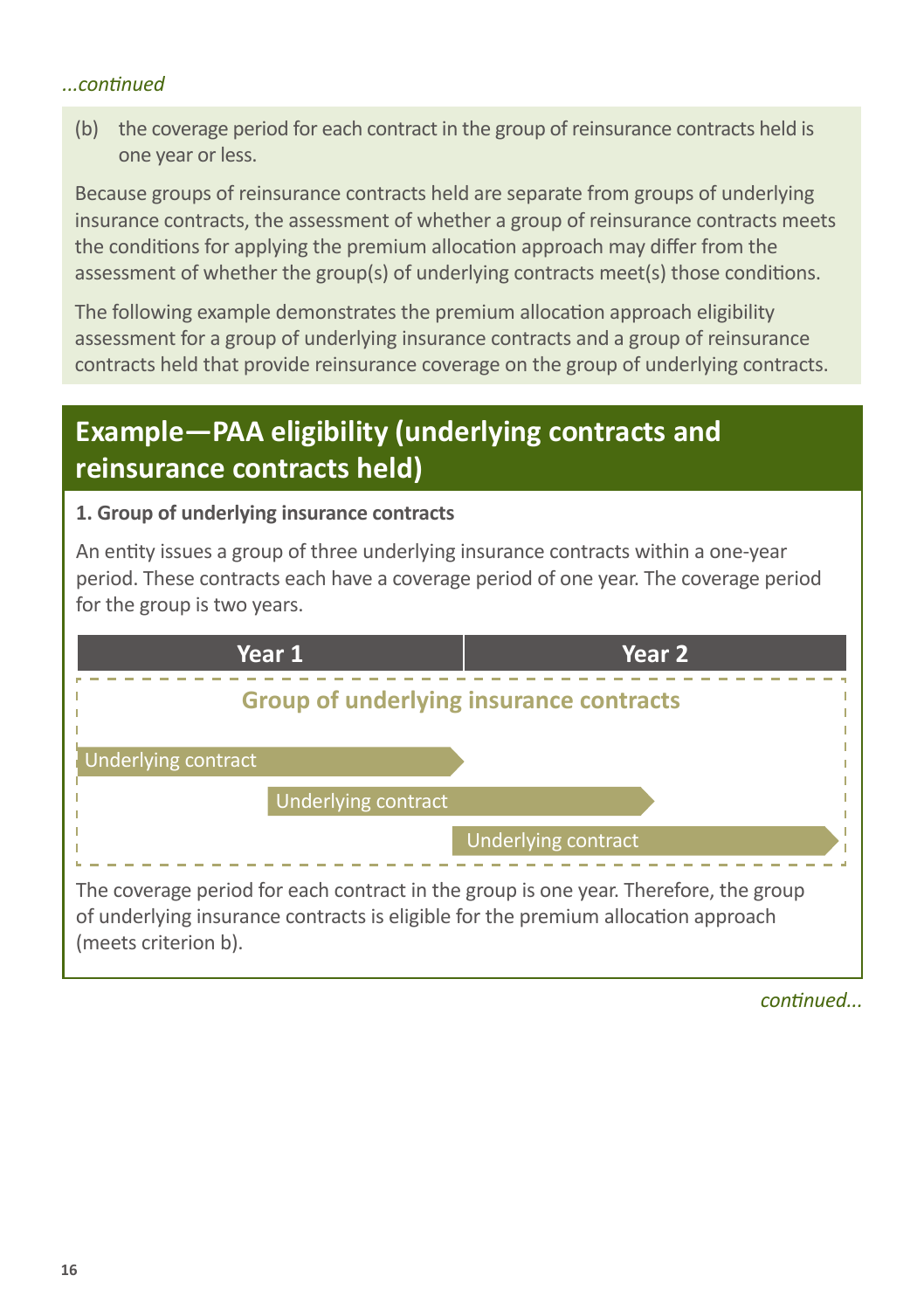#### *...continued*

#### **2. Group of reinsurance contracts held**

The entity purchases reinsurance for the group of underlying contracts. In this example, the single reinsurance contract held is the only contract in the group of reinsurance contracts held.

**Year 1 Year 2 Group of reinsurance contracts held** Reinsurance contract held The coverage period for the contract in the group is two years. Therefore, the group of reinsurance contracts held does not meet the criterion for the premium allocation approach of the coverage period being one year or less. However, it may meet the criterion that the entity reasonably expects the resulting measurement not to differ materially from the measurement applying the general model.

To determine whether this criterion is met, the insurer will need to assess the relevant facts and circumstances. The criterion cannot be met if, at inception of the group, the entity expects significant variability in the fulfilment cash flows that would affect the measurement of the reinsurance asset for remaining coverage during the period before a claim is incurred.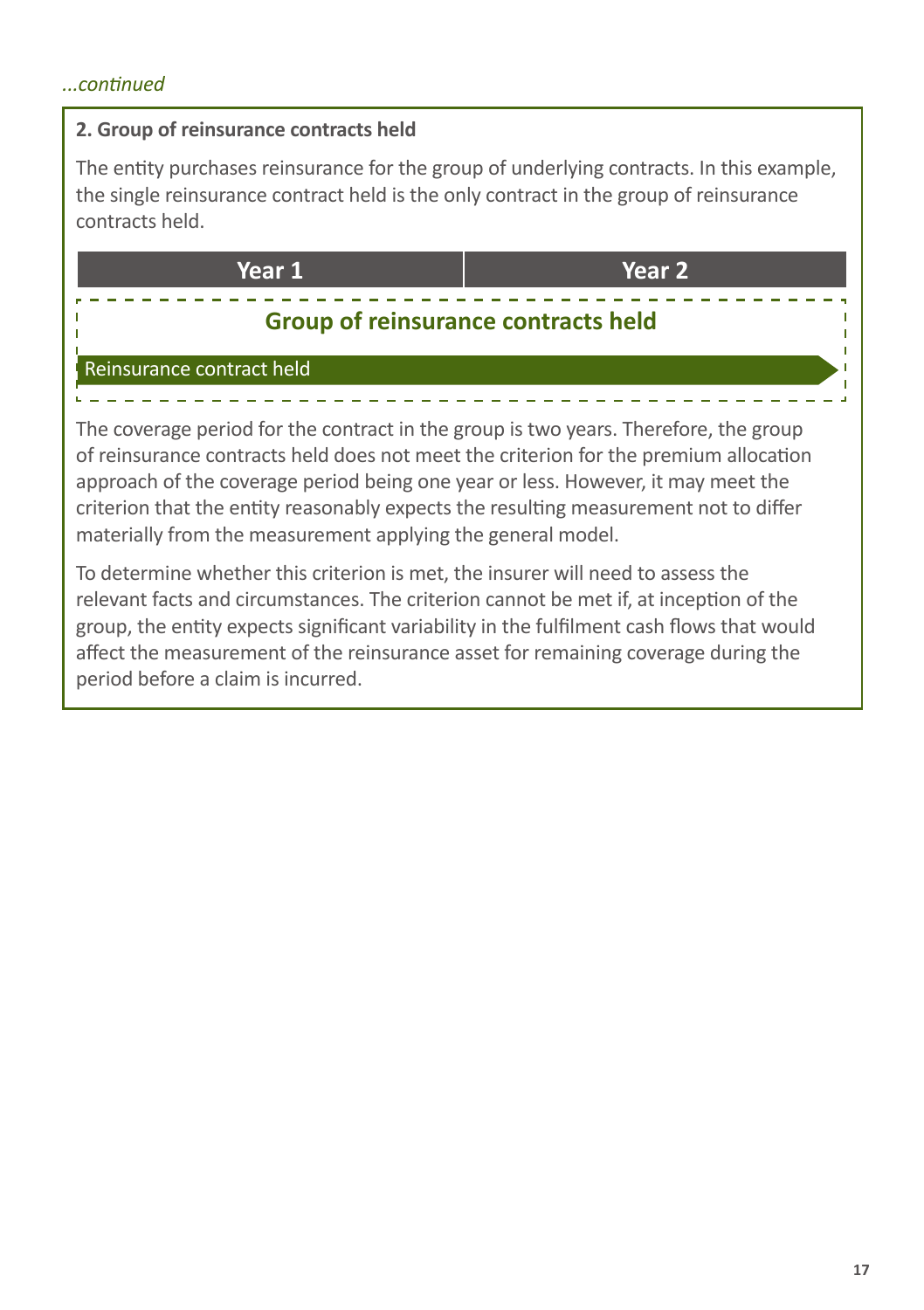### **8. Variable fee approach**

#### **Requirements**<sup>22</sup>

The variable fee approach (VFA) applies to insurance contracts with direct participation features (VFA contracts). VFA contracts are substantially investment-related services contracts under which the entity promises an investment return based on underlying items. An insurance contract meets the definition of a VFA contract if, and only if, at inception:

- (a) the contractual terms specify that the policyholder participates in a clearly identified pool of underlying items;
- (b) the entity expects to pay the policyholder an amount equal to a substantial share of the fair value returns on the underlying items; and
- (c) a substantial proportion of any changes in the amounts to be paid to the policyholder vary with the change in fair value of the underlying items.

Under a VFA contract, the entity has an obligation to pay policyholders an amount equal in value to specified underlying items minus a variable fee for service. To reflect the different nature of VFA contracts, returns to the entity from underlying items are viewed as part of the compensation that the entity charges to the policyholder for services provided by the insurance contract, rather than as a share of returns from unrelated investments. This is achieved by adjusting the contractual service margin for more changes than those affecting the contractual service margin for insurance contracts that are not VFA contracts.

#### **Reinsurance contracts held23**

For reinsurance contracts held, the entity and the reinsurer do not share in the returns on underlying items and so the VFA criteria are not met, even if the underlying insurance contracts issued are VFA contracts. The contractual service margin for a group of reinsurance contracts held represents the net cost (or net gain) of purchasing reinsurance, considering the rights and obligations of the entity under the reinsurance contract. The insurer does not receive investment-related services from the reinsurer.

<sup>22</sup> Paragraph 45 and B101‒B118 of IFRS 17 and paragraphs BC238‒BC269 of the *Basis for Conclusions on IFRS 17*.

<sup>23</sup> Paragraph BC248 of the *Basis for Conclusions on IFRS 17*.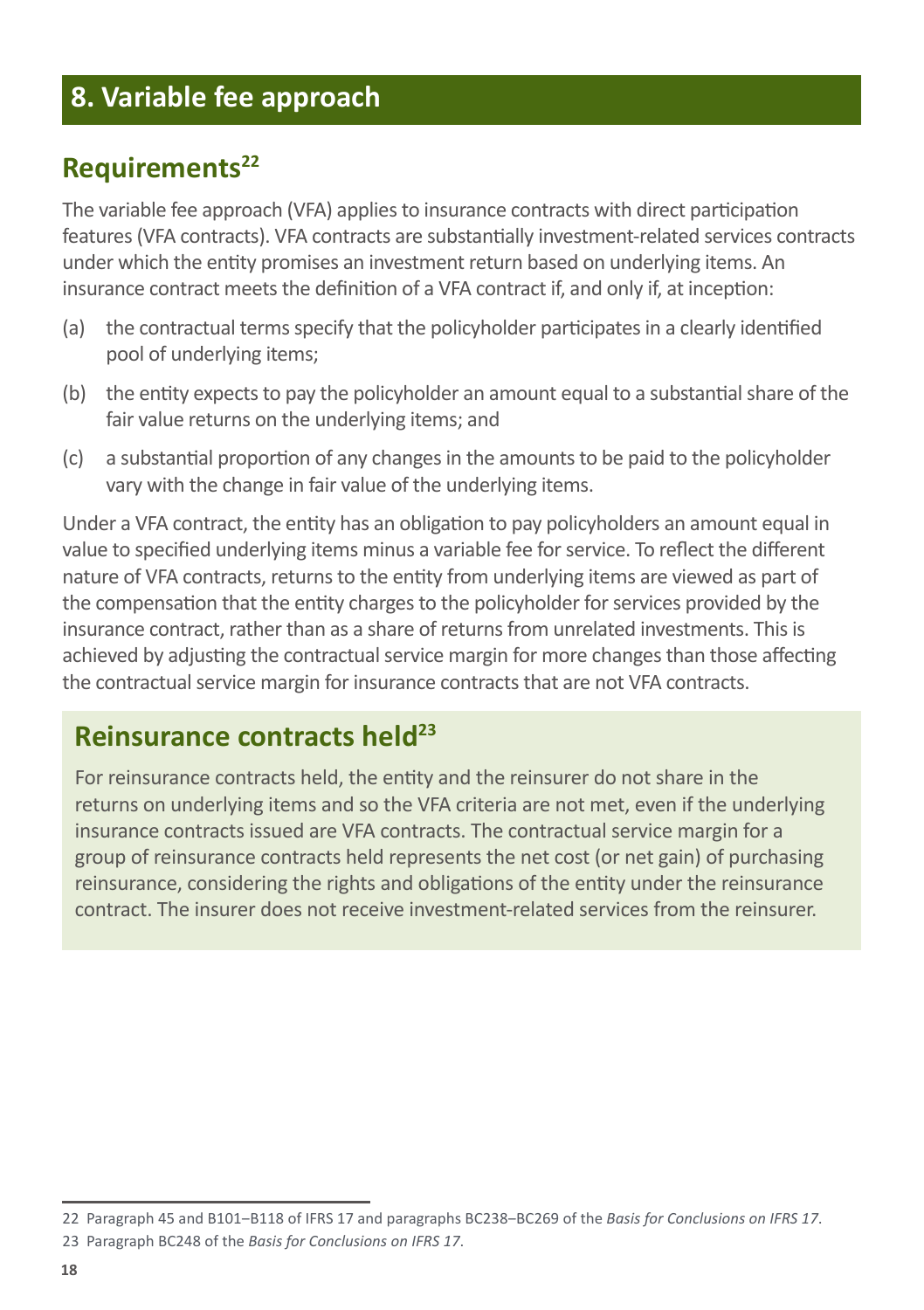#### **9. Presentation**

#### **Requirements24**

An entity presents separately in the statement of financial position:

- (a) insurance contracts issued that are assets;
- (b) insurance contracts issued that are liabilities;
- (c) reinsurance contracts held that are assets; and
- (d) reinsurance contracts held that are liabilities.

Amounts recognised in the statements of financial performance are disaggregated into:

- (a) an insurance service result (comprising insurance revenue and insurance service expenses); and
- (b) insurance finance income or expenses.

#### **Reinsurance contracts held25**

An entity is prohibited from offsetting reinsurance contract assets held against related underlying insurance contract liabilities in the statement of financial position.

Consistently with prohibiting offsetting of reinsurance contract assets held and insurance contract liabilities, income or expenses from reinsurance contracts held are presented separately from expenses or income from insurance contracts issued. Income or expenses from a group of reinsurance contracts held, other than insurance finance income or expenses, may be presented either:

- (a) as a single amount (net presentation); or
- (b) separately as amounts recovered from the reinsurer and an allocation of the premiums paid (gross presentation).

If an entity presents separately amounts recovered from the reinsurer and an allocation of the premiums paid for reinsurance contracts held:

- (a) cash flows that are **contingent on claims** on the underlying contracts are treated as part of the claims that are expected to be reimbursed under the reinsurance contract held; and
- (b) cash flows that the entity expects to receive from the reinsurer that are **not contingent on claims** of underlying contracts are treated as a reduction in the premiums to be paid to the reinsurer.

#### *continued...*

<sup>24</sup> Paragraphs 78‒92 and B120‒B136 of IFRS 17 and Paragraphs BC328‒BC344 of the *Basis for Conclusions on IFRS 17*.

<sup>25</sup> Paragraph 86 of IFRS 17 and paragraphs BC345‒BC346 of the *Basis for Conclusions on IFRS 17*.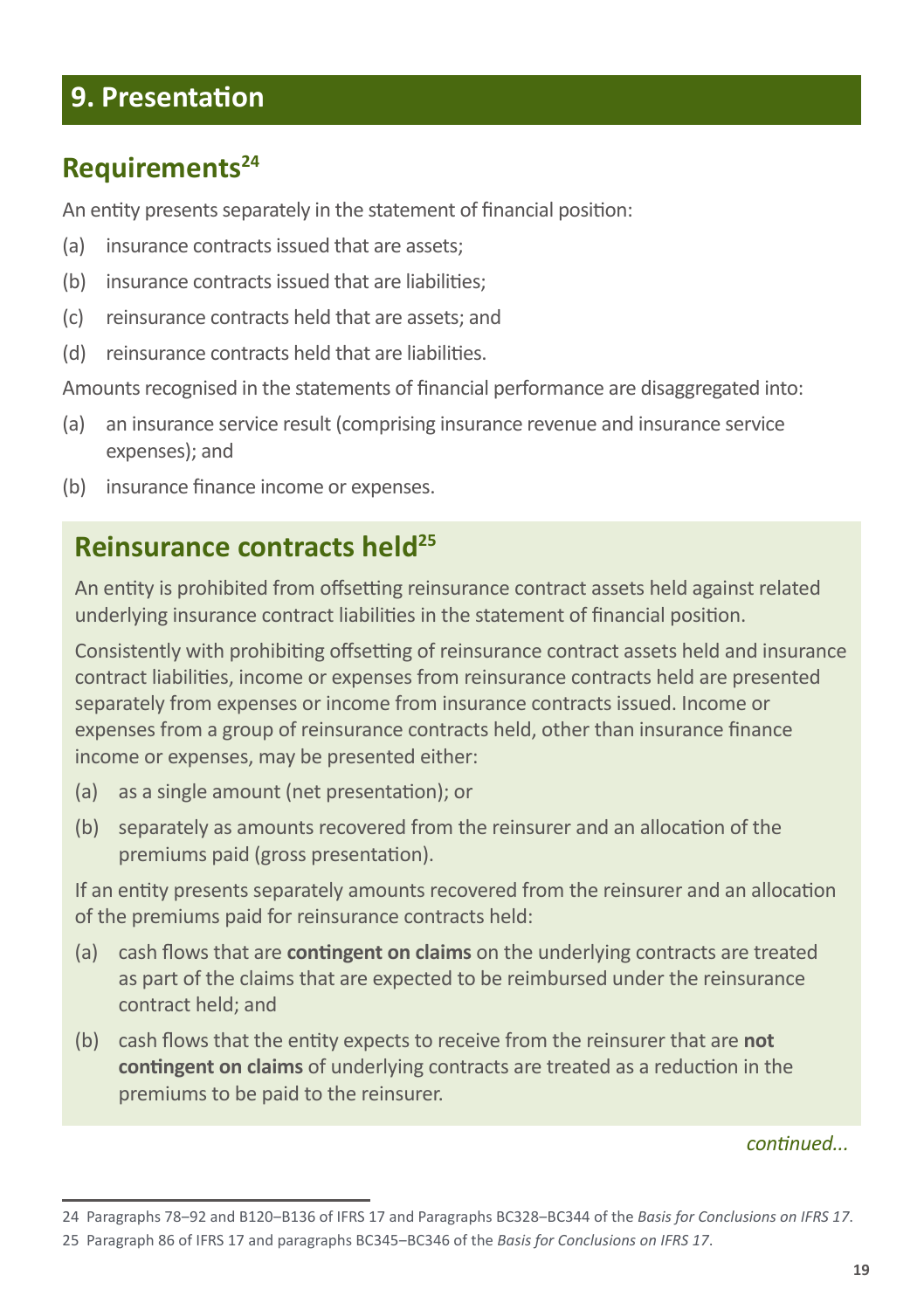#### *...continued*

The allocation of premiums paid on reinsurance contracts held must not be presented as a reduction in revenue.

The following example illustrates presentation of the insurance service result with income or expenses from reinsurance contracts held presented both net and gross.

| Net presentation example<br>2021<br>In currency units<br>10,000<br>Insurance revenue<br>(7,000)<br>Insurance service expenses<br>Net expense from reinsurance contracts<br>(500)<br>Insurance service result<br>2,500 | <b>Example</b> —presentation of insurance service result |  |  |  |  |
|-----------------------------------------------------------------------------------------------------------------------------------------------------------------------------------------------------------------------|----------------------------------------------------------|--|--|--|--|
|                                                                                                                                                                                                                       |                                                          |  |  |  |  |
|                                                                                                                                                                                                                       |                                                          |  |  |  |  |
|                                                                                                                                                                                                                       |                                                          |  |  |  |  |
|                                                                                                                                                                                                                       |                                                          |  |  |  |  |
|                                                                                                                                                                                                                       |                                                          |  |  |  |  |
|                                                                                                                                                                                                                       |                                                          |  |  |  |  |
|                                                                                                                                                                                                                       |                                                          |  |  |  |  |
| <b>Gross presentation example</b>                                                                                                                                                                                     |                                                          |  |  |  |  |
| 2021<br>In currency units                                                                                                                                                                                             |                                                          |  |  |  |  |
| 10,000<br>Insurance revenue                                                                                                                                                                                           |                                                          |  |  |  |  |
| (7,000)<br>Insurance service expenses                                                                                                                                                                                 |                                                          |  |  |  |  |
| Amounts recovered from reinsurance<br>1,000                                                                                                                                                                           |                                                          |  |  |  |  |
| (1,500)<br>Reinsurance premiums                                                                                                                                                                                       |                                                          |  |  |  |  |
| Insurance service result<br>2,500                                                                                                                                                                                     |                                                          |  |  |  |  |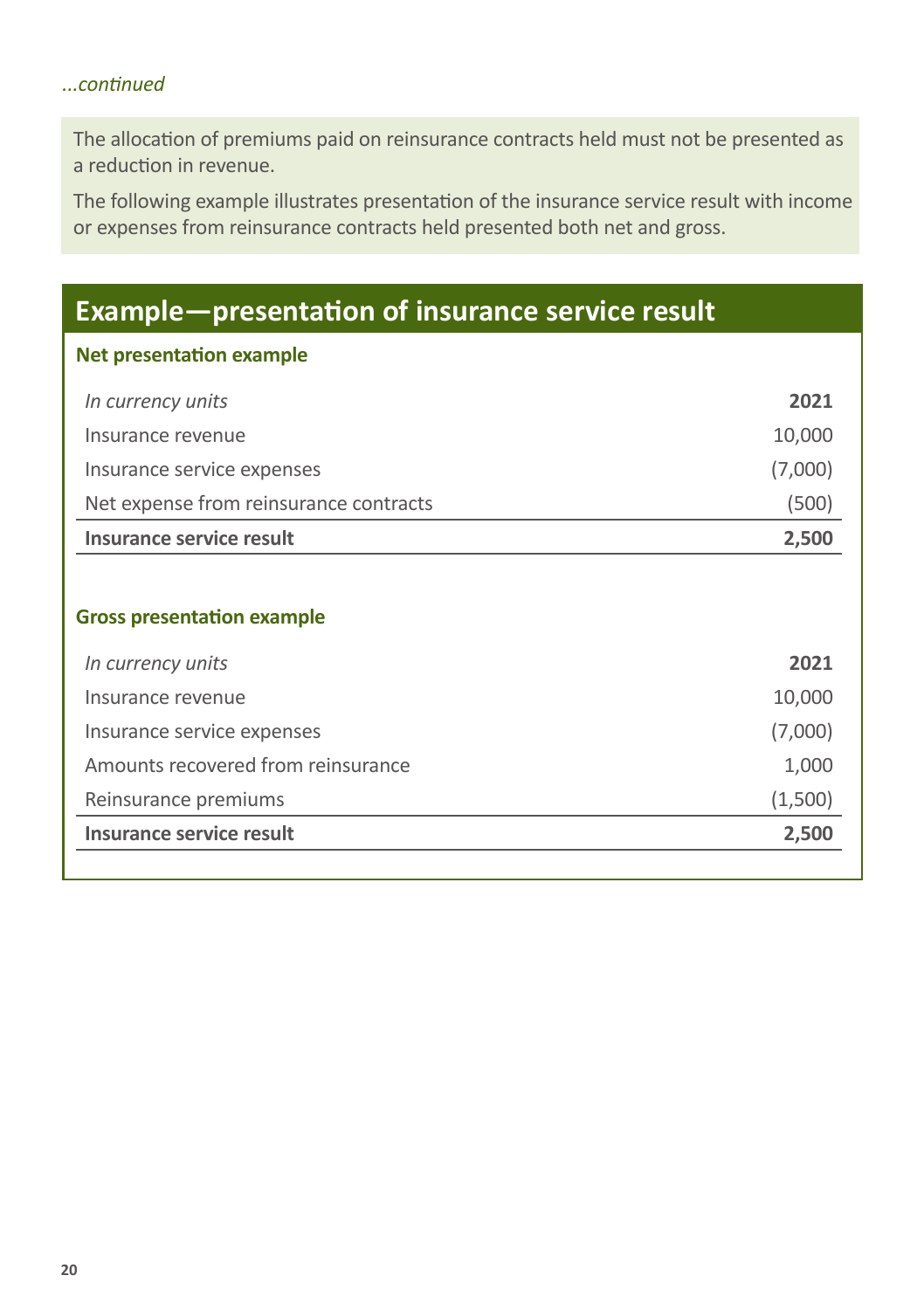#### **10. Disclosures**

#### **Requirements26**

The objective of the disclosure requirements is for an entity to disclose information in the notes that, together with the information provided in the financial statements, gives a basis for users of financial statements to assess the effect that contracts within the scope of IFRS 17 have on an entity's financial position, financial performance and cash flows. Reconciliations are required to provide different types of information about the insurance service result.

#### **Reinsurance contracts held**<sup>27</sup>

The objective of the disclosure requirements in IFRS 17 applies to all contracts within the scope of IFRS 17, including reinsurance contracts held.

Separate reconciliations required by IFRS 17 shall be disclosed for insurance contracts issued and reinsurance contracts held. The reconciliation disclosure requirements shall be adapted to reflect the features of reinsurance contracts held that differ from insurance contracts issued; for example, the generation of expenses or reduction in expenses rather than revenue.

Separate information shall be provided for insurance contracts issued and reinsurance contracts held, explaining when an entity expects to recognise the contractual service margin remaining at the end of a reporting period in profit or loss.

Applying IFRS 17, revenue does not arise from reinsurance contracts held. Accordingly, the requirements for revenue, including the related disclosure requirements, do not apply to reinsurance contracts held.

<sup>26</sup> Paragraphs 93–132 of IFRS 17 and paragraphs BC347–BC366 of the *Basis for Conclusions on IFRS 17*.

<sup>27</sup> Paragraphs 98 and 109 of IFRS 17.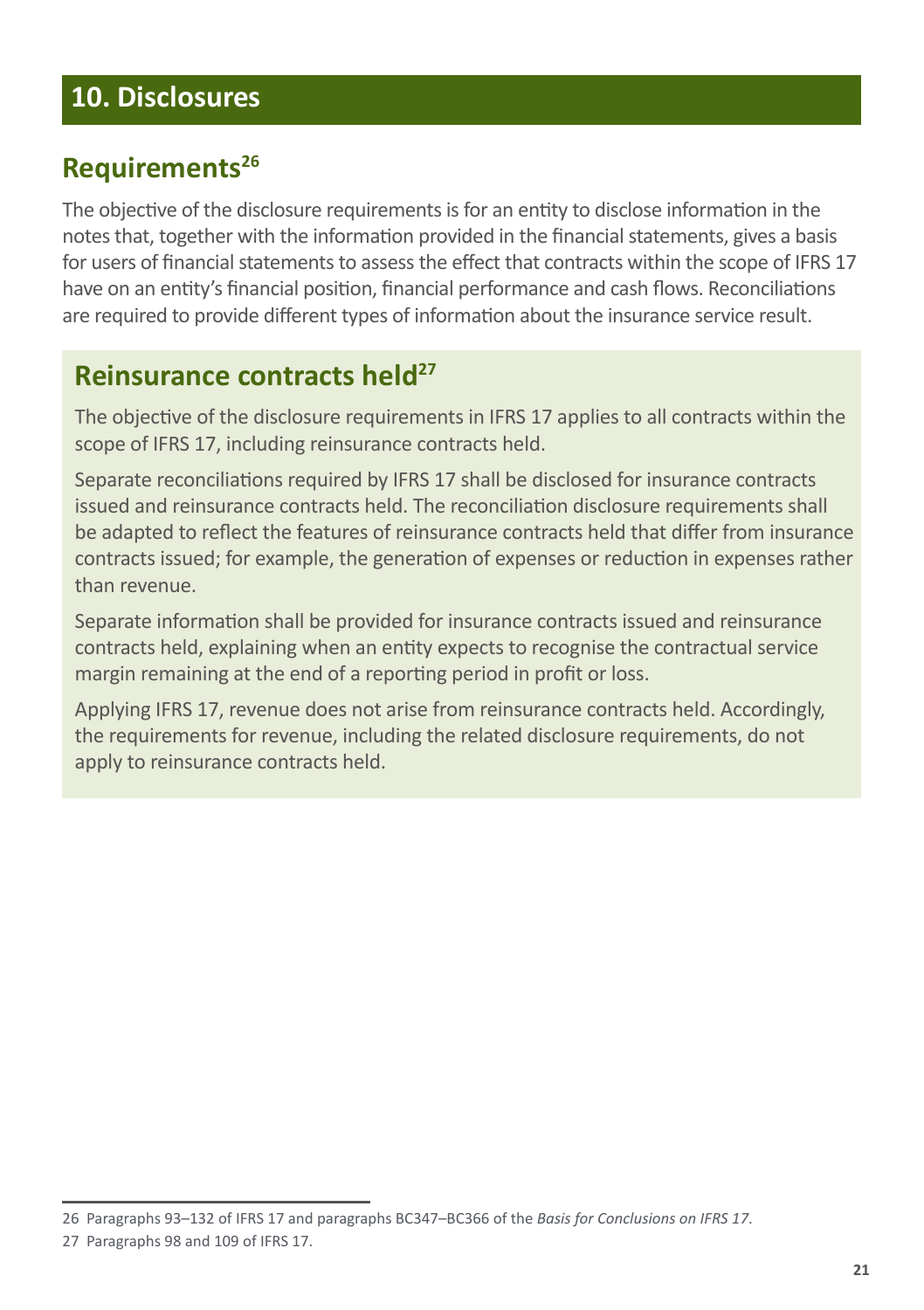#### **Resources available**

#### **Reinsurance resources**

Webcast: *[Reinsurance contracts held](https://www.ifrs.org/supporting-implementation/supporting-materials-by-ifrs-standard/ifrs-17/#webcasts)*

*[Reinsurance contracts held—an example of proportionate reinsurance coverage](https://www.ifrs.org/supporting-implementation/supporting-materials-by-ifrs-standard/ifrs-17/#education)*

#### **Other educational materials**

*[IFRS 17 Feedback Statement](https://www.ifrs.org/-/media/project/insurance-contracts/ifrs-standard/ifrs-17-feedback-statement.pdf) [IFRS 17 Project Summary](https://www.ifrs.org/-/media/project/insurance-contracts/ifrs-standard/ifrs-17-project-summary.pdf) [IFRS 17 Effects Analysis](https://www.ifrs.org/-/media/project/insurance-contracts/ifrs-standard/ifrs-17-effects-analysis.pdf) [IFRS 17 Fact Sheet](https://www.ifrs.org/-/media/project/insurance-contracts/ifrs-standard/ifrs-17-factsheet.pdf) [IFRS 17 Key Terms](https://www.ifrs.org/supporting-implementation/supporting-materials-by-ifrs-standard/ifrs-17/key-terms/) [The accounting model explained in one page](https://www.ifrs.org/-/media/project/insurance-contracts/ifrs-standard/ifrs-17-accounting-model-a3-jan-2018.pdf) [The Essentials—Busting insurance jargon](https://www.ifrs.org/-/media/feature/resources-for/investors/the-essentials/the-essentials-september-2017.pdf) [Investor Perspectives: Insurance Contracts—Accounting to reflect economics](https://www.ifrs.org/supporting-implementation/supporting-materials-by-ifrs-standard/ifrs-17/#education)*

More materials, including webcasts introducing the key requirements in IFRS 17, are available on the IFRS 17 implementation page.

#### **Transition Resource Group for IFRS 17**

All TRG meeting recordings, agenda papers and meeting summaries are available on the TRG for IFRS 17 *[Insurance Contracts](https://www.ifrs.org/groups/transition-resource-group-for-insurance-contracts/)* page on the IFRS Foundation website.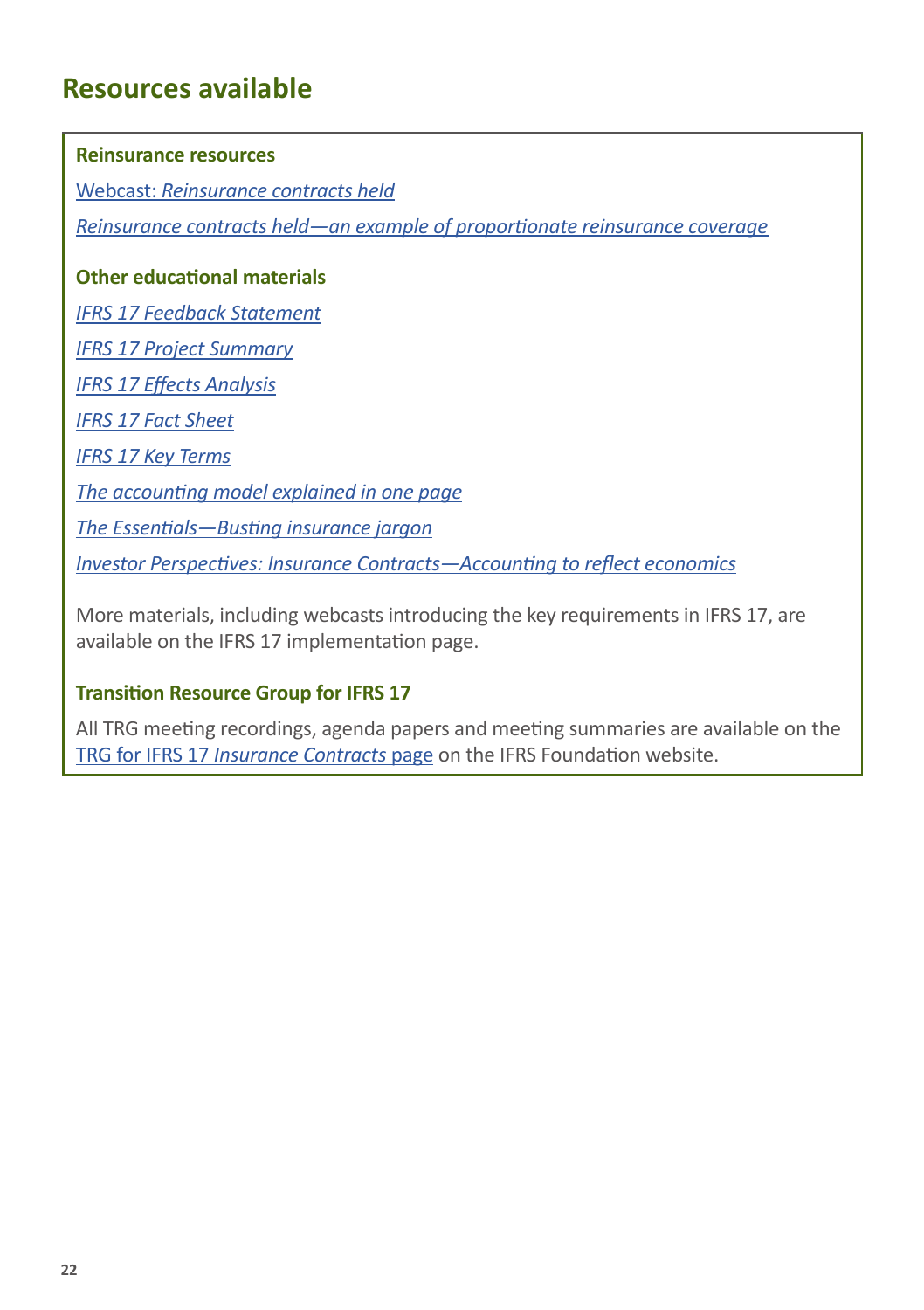# [go.ifrs.org/IFRS-17](http://go.ifrs.org/IFRS-17- implementation) [implementation](http://go.ifrs.org/IFRS-17- implementation)